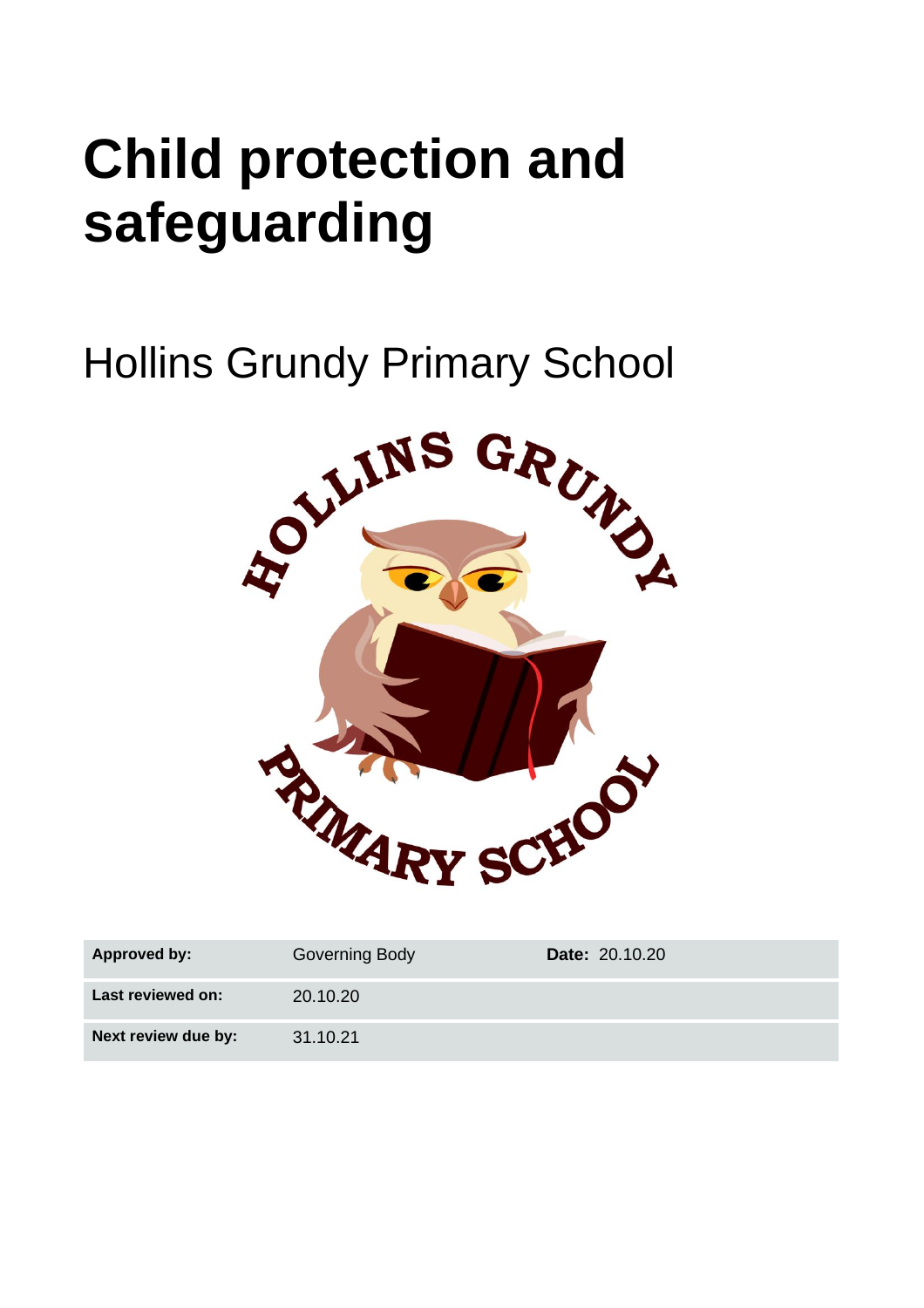# **Contents**

# <span id="page-1-0"></span>**Important contacts**

| ROLE/ORGANISATION                            | <b>NAME</b>      | <b>CONTACT DETAILS</b>        |
|----------------------------------------------|------------------|-------------------------------|
| Designated safeguarding lead<br>(DSL)        | Simon Waddington | s.waddington@bury.gov.uk      |
| Deputy DSL                                   | Paul McCrudden   | p.mccrudden@hollinsgrundy.com |
| Local authority designated<br>officer (LADO) | Mark Gay         | lado@bury.gov.uk              |
| Chair of governors                           | Sarah Heathcote  |                               |
| Channel helpline                             |                  | 020 7340 7264                 |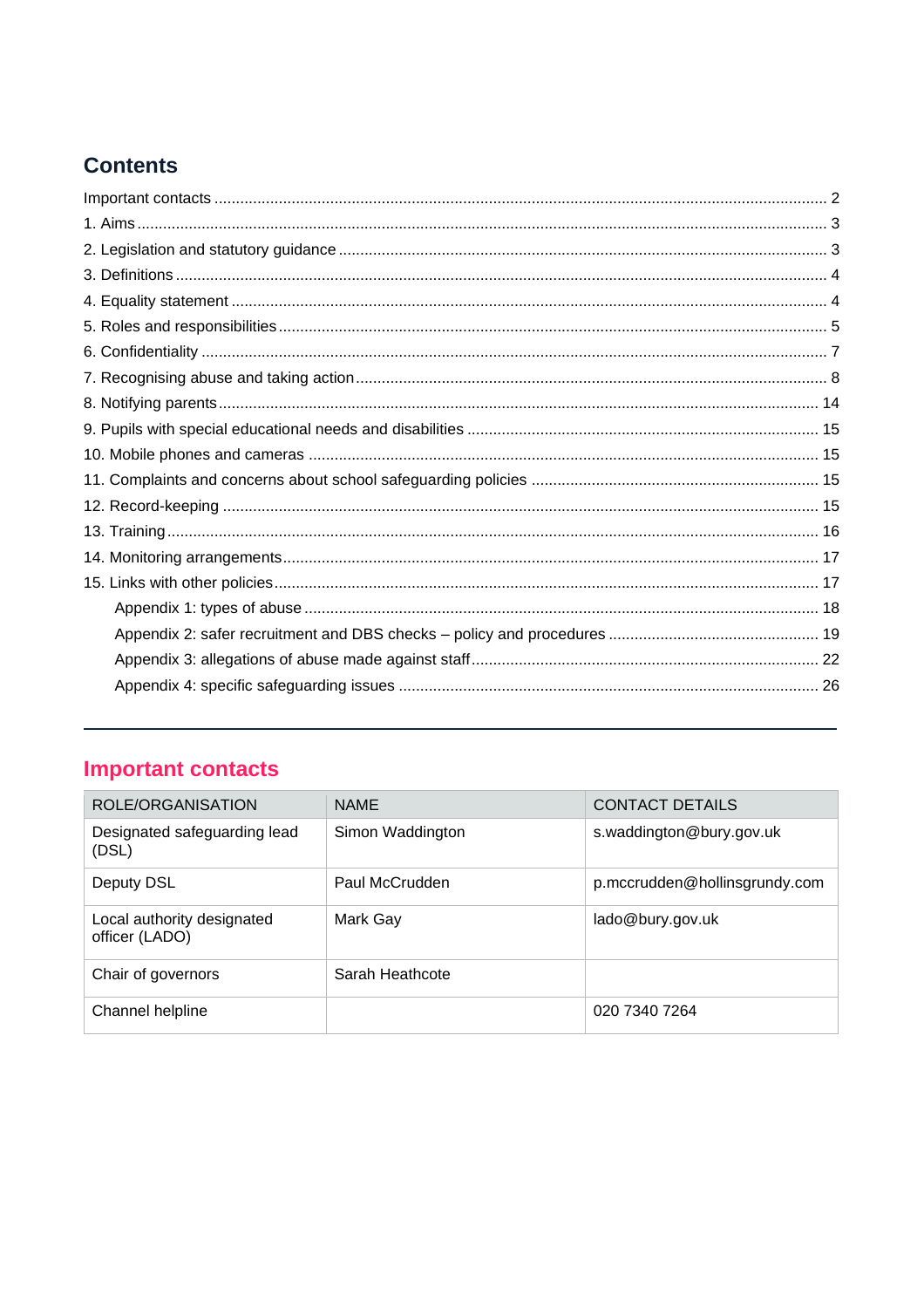# <span id="page-2-0"></span>**1. Aims**

The school aims to ensure that:

- Appropriate action is taken in a timely manner to safeguard and promote children's welfare
- All staff are aware of their statutory responsibilities with respect to safeguarding
- Staff are properly training in recognizing and reporting safeguarding issues

# <span id="page-2-1"></span>**2. Legislation and statutory guidance**

This policy is based on the Department for Education's statutory guidance [Keeping Children Safe in Education](https://www.gov.uk/government/publications/keeping-children-safe-in-education--2)  [\(2020\)](https://www.gov.uk/government/publications/keeping-children-safe-in-education--2) and [Working Together to Safeguard Children \(2018\),](https://www.gov.uk/government/publications/working-together-to-safeguard-children--2) and the [Governance Handbook.](https://www.gov.uk/government/publications/governance-handbook) We comply with this guidance and the arrangements agreed and published by our 3 local safeguarding partners.

This policy is also based on the following legislation:

- Section 175 of the [Education Act 2002,](http://www.legislation.gov.uk/ukpga/2002/32/section/175) which places a duty on schools and local authorities to safeguard and promote the welfare of pupils
- [The School Staffing \(England\) Regulations 2009,](http://www.legislation.gov.uk/uksi/2009/2680/contents/made) which set out what must be recorded on the single central record and the requirement for at least one person conducting an interview to be trained in safer recruitment techniques
- [The Children Act 1989](http://www.legislation.gov.uk/ukpga/1989/41) (and [2004 amendment\)](http://www.legislation.gov.uk/ukpga/2004/31/contents), which provides a framework for the care and protection of children
- Section 5B(11) of the Female Genital Mutilation Act 2003, as inserted by section 74 of the Serious Crime [Act 2015,](http://www.legislation.gov.uk/ukpga/2015/9/part/5/crossheading/female-genital-mutilation) which places a statutory duty on teachers to report to the police where they discover that female genital mutilation (FGM) appears to have been carried out on a girl under 18
- [Statutory guidance on FGM,](https://www.gov.uk/government/publications/multi-agency-statutory-guidance-on-female-genital-mutilation) which sets out responsibilities with regards to safeguarding and supporting girls affected by FGM
- [The Rehabilitation of Offenders Act 1974,](http://www.legislation.gov.uk/ukpga/1974/53) which outlines when people with criminal convictions can work with children
- Schedule 4 of the [Safeguarding Vulnerable Groups Act 2006,](http://www.legislation.gov.uk/ukpga/2006/47/schedule/4) which defines what 'regulated activity' is in relation to children
- [Statutory guidance on the Prevent duty,](https://www.gov.uk/government/publications/prevent-duty-guidance) which explains schools' duties under the Counter-Terrorism and Security Act 2015 with respect to protecting people from the risk of radicalisation and extremism
- The [Childcare \(Disqualification\) and Childcare \(Early Years Provision Free of Charge\) \(Extended](http://www.legislation.gov.uk/uksi/2018/794/contents/made)  [Entitlement\) \(Amendment\) Regulations 2018](http://www.legislation.gov.uk/uksi/2018/794/contents/made) (referred to in this policy as the "2018 Childcare Disqualification Regulations") and [Childcare Act 2006,](http://www.legislation.gov.uk/ukpga/2006/21/contents) which set out who is disqualified from working with children
- <span id="page-2-2"></span>This policy also meets requirements relating to safeguarding and welfare in the statutory [framework for the](https://www.gov.uk/government/publications/early-years-foundation-stage-framework--2)  [Early Years Foundation Stage.](https://www.gov.uk/government/publications/early-years-foundation-stage-framework--2)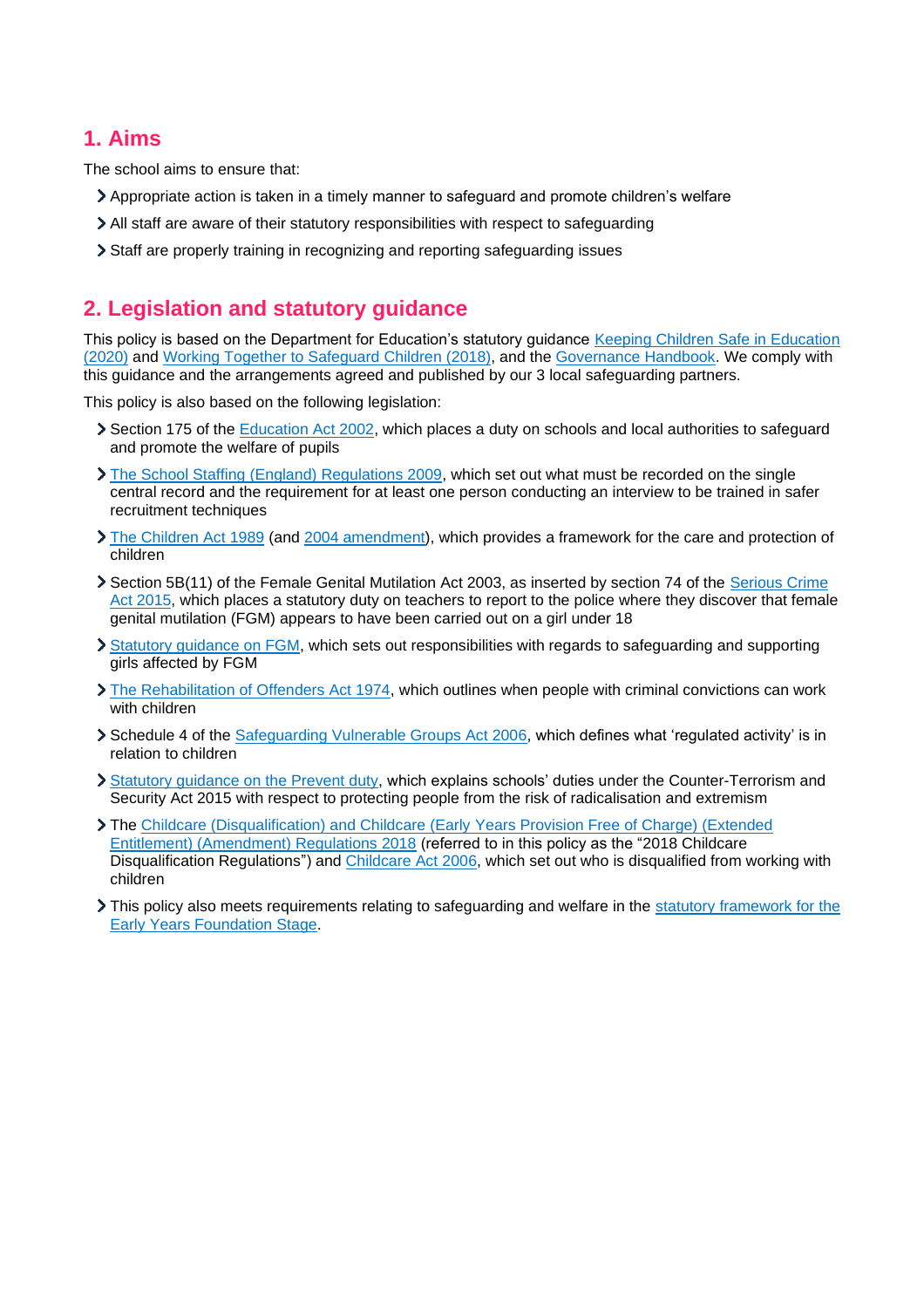# **3. Definitions**

#### **Safeguarding and promoting the welfare of children** means:

- > Protecting children from maltreatment
- Preventing impairment of children's health or development
- Ensuring that children grow up in circumstances consistent with the provision of safe and effective care
- > Taking action to enable all children to have the best outcomes

**Child protection** is part of this definition and refers to activities undertaken to prevent children suffering, or being likely to suffer, significant harm.

**Abuse** is a form of maltreatment of a child, and may involve inflicting harm or failing to act to prevent harm. Appendix 1 explains the different types of abuse.

**Neglect** is a form of abuse and is the persistent failure to meet a child's basic physical and/or psychological needs, likely to result in the serious impairment of the child's health or development. Appendix 1 defines neglect in more detail.

**Sexting** (also known as youth produced sexual imagery) is the sharing of sexual imagery (photos or videos) by children

**Children** includes everyone under the age of 18.

The following 3 **safeguarding partners** are identified in Keeping Children Safe in Education (and defined in the Children Act 2004, as amended by chapter 2 of the Children and Social Work Act 2017). They will make arrangements to work together to safeguard and promote the welfare of local children, including identifying and responding to their needs:

- > The local authority (LA)
- A clinical commissioning group for an area within the LA
- The chief officer of police for a police area in the LA area

# <span id="page-3-0"></span>**4. Equality statement**

Some children have an increased risk of abuse, and additional barriers can exist for some children with respect to recognising or disclosing it. We are committed to anti-discriminatory practice and recognise children's diverse circumstances. We ensure that all children have the same protection, regardless of any barriers they may face.

We give special consideration to children who:

- Have special educational needs (SEN) or disabilities (see section 9)
- > Are young carers
- May experience discrimination due to their race, ethnicity, religion, gender identification or sexuality
- > Have English as an additional language
- $\geq$  Are known to be living in difficult situations for example, temporary accommodation or where there are issues such as substance abuse or domestic violence
- Are at risk of FGM, sexual exploitation, forced marriage, or radicalisation
- > Are asylum seekers
- Are at risk due to either their own or a family member's mental health needs
- <span id="page-3-1"></span>> Are looked after or previously looked after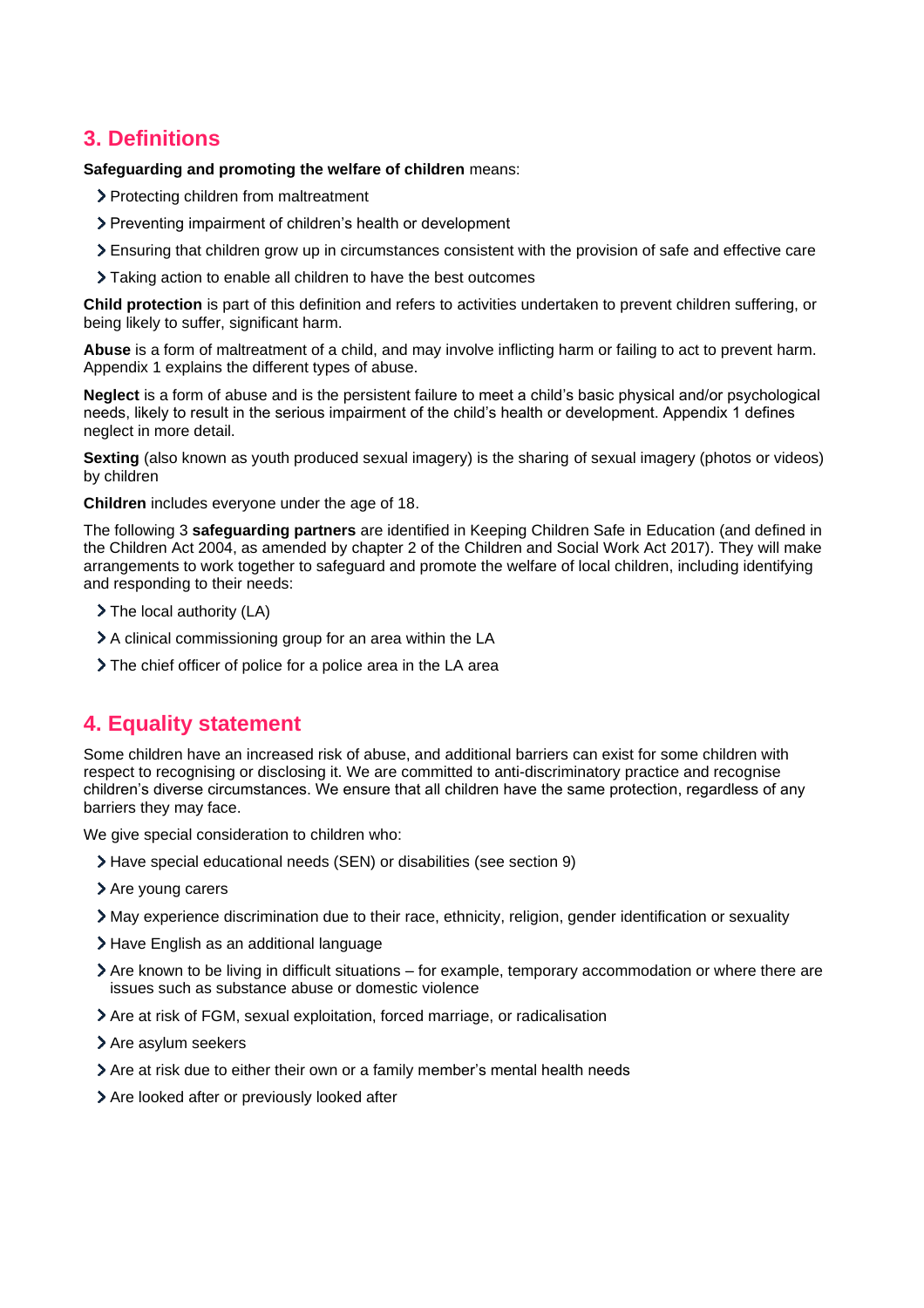# **5. Roles and responsibilities**

Safeguarding and child protection is **everyone's** responsibility. This policy applies to all staff, volunteers and governors in the school and is consistent with the procedures of the 3 safeguarding partners. Our policy and procedures also apply to extended school and off-site activities.

# **5.1 All staff**

All staff will read and understand part 1 and Annex A of the Department for Education's statutory safeguarding guidance, [Keeping Children Safe in Education,](https://www.gov.uk/government/publications/keeping-children-safe-in-education--2) and review this guidance at least annually.

All staff will be aware of:

- Our systems which support safeguarding, including this child protection and safeguarding policy, the staff code of conduct, the role and identity of the designated safeguarding lead (DSL) and deputy the behaviour policy, and the safeguarding response to children who go missing from education
- The early help process (sometimes known as the common assessment framework) and their role in it, including identifying emerging problems, liaising with the DSL, and sharing information with other professionals to support early identification and assessment
- The process for making referrals to local authority children's social care and for statutory assessments that may follow a referral, including the role they might be expected to play
- What to do if they identify a safeguarding issue or a child tells them they are being abused or neglected, including specific issues such as FGM, and how to maintain an appropriate level of confidentiality while liaising with relevant professionals
- The signs of different types of abuse and neglect, as well as specific safeguarding issues, such as child sexual exploitation (CSE), indicators of being at risk from or involved with serious violent crime, FGM and radicalisation

Section 13 and appendix 4 of this policy outline in more detail how staff are supported to do this.

# **5.2 The designated safeguarding lead (DSL)**

The DSL is a member of the senior leadership team. Our DSL is Simon Waddington, Headteacher. The DSL takes lead responsibility for child protection and wider safeguarding.

During term time, the DSL will be available during school hours for staff to discuss any safeguarding concerns.

Out of school hours staff can contact our DSL via email [\(s.waddington@bury.gov.uk\)](mailto:s.waddington@bury.gov.uk) or via his personal mobile phone. When the DSL is absent, the deputy –Paul McCrudden, SENCO – will act as cover.

If the DSL and deputy are not available, Becky Jacques, Deputy Headteacher will act as cover (for example, during out-of-hours/out-of-term activities).

The DSL will be given the time, funding, training, resources and support to:

- Provide advice and support to other staff on child welfare and child protection matters
- Take part in strategy discussions and inter-agency meetings and/or support other staff to do so
- Contribute to the assessment of children
- Refer suspected cases, as appropriate, to the relevant body (local authority children's social care, Channel programme, Disclosure and Barring Service, and/or police), and support staff who make such referrals directly

The DSL will also liaise with local authority case managers and designated officers for child protection concerns as appropriate.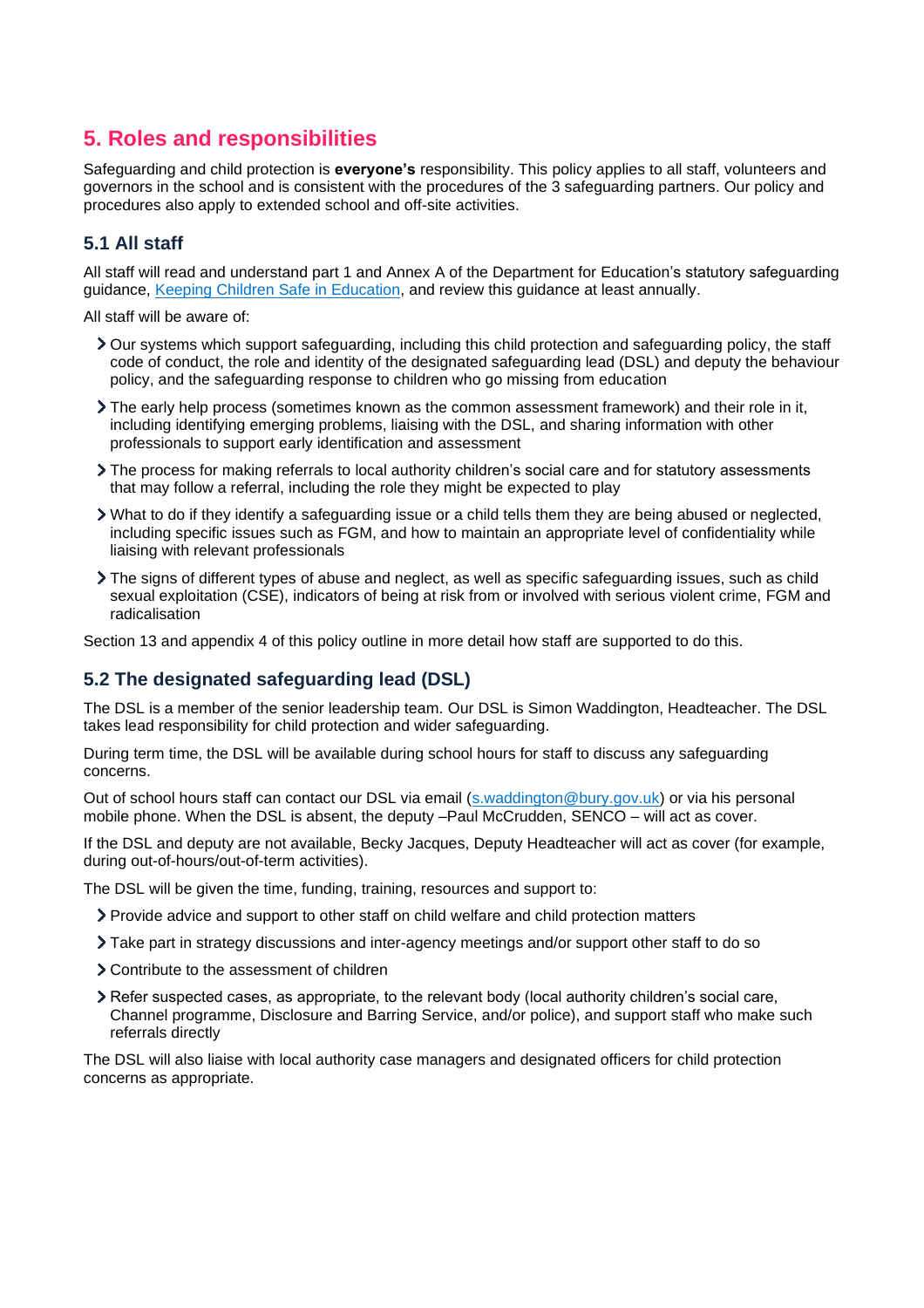# **5.3 The governing board**

The governing board will approve this policy at each review, ensure it complies with the law and hold the headteacher to account for its implementation.

The governing board will appoint a senior board level (or equivalent) lead/link governor to monitor the effectiveness of this policy in conjunction with the full governing board. This is always a different person from the DSL.

The chair of governors will act as the 'case manager' in the event that an allegation of abuse is made against the headteacher, where appropriate (see appendix 3).

All governors will read Keeping Children Safe in Education.

Section 13 has information on how governors are supported to fulfil their role.

# **5.4 The headteacher**

The headteacher is responsible for the implementation of this policy, including:

- Ensuring that staff (including temporary staff) and volunteers are informed of our systems which support safeguarding, including this policy, as part of their induction
- Communicating this policy to parents when their child joins the school and via the school website
- Ensuring that the DSL has appropriate time, funding, training and resources, and that there is always adequate cover if the DSL is absent
- Ensuring that all staff undertake appropriate safeguarding and child protection training and update this regularly
- Acting as the 'case manager' in the event of an allegation of abuse made against another member of staff or volunteer, where appropriate (see appendix 3)
- Ensuring the relevant staffing ratios are met, where applicable
- <span id="page-5-0"></span>• Making sure each child in the Early Years Foundation Stage is assigned a key person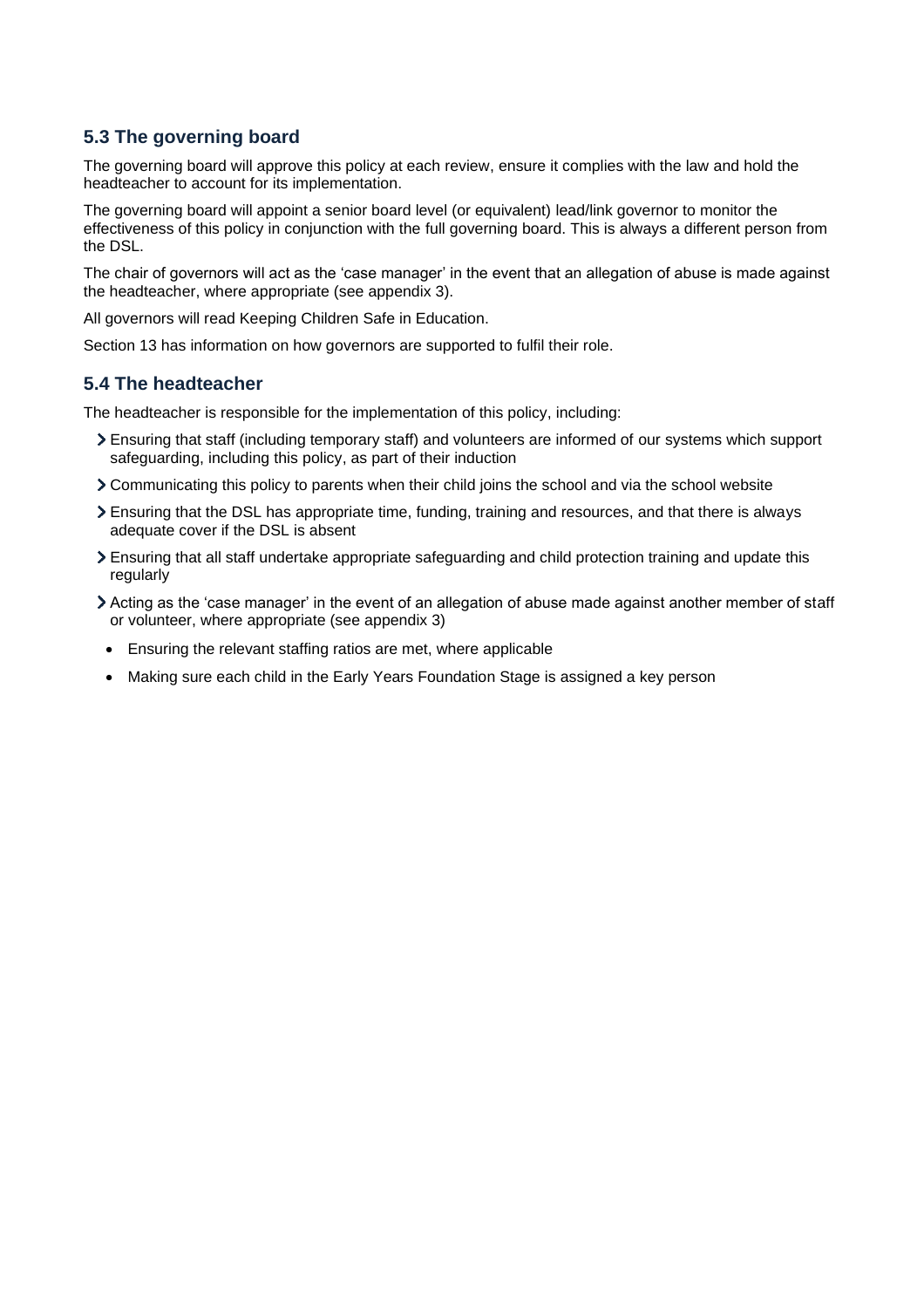# **6. Confidentiality**

The following extract from Bury Integrated Safeguarding Partnership guidance explains our approach to confidentiality:

*Practitioners should have the ability and willingness to share appropriate information if it is reasonable and proportionate to helping and protecting those we work closely with. Sharing information with other organisations and practitioners should not be a barrier to good practice …*

*Locally, safeguarding partner organisations will have their own information sharing protocols, this document will serve as the protocol under the new arrangements and should be read with the Greater Manchester Safeguarding Partnership agreed guidelines which includes the Caldicott Principles.* 

*The Greater Manchester guidelines outline the Seven Golden Rules for information sharing:*

|   | Remember that the Data Protection Act is not a barrier to sharing information but provides a<br>framework to ensure that personal information about living persons is shared appropriately                                                                                                                                                             |
|---|--------------------------------------------------------------------------------------------------------------------------------------------------------------------------------------------------------------------------------------------------------------------------------------------------------------------------------------------------------|
|   | Be open and honest with the person (and/or their family where appropriate) from the outset<br>about why, what, how and with whom information will, or could be shared, and seek their<br>agreement, unless it is unsafe or inappropriate to do so                                                                                                      |
|   | Seek advice if you are in any doubt, without disclosing the identity of the person where<br>possible                                                                                                                                                                                                                                                   |
|   | Share with consent where appropriate and, where possible, respect the wishes of those who<br>do not consent to share confidential information. You may still share information without<br>consent if, in your judgment, that lack of consent can be overridden in the public interest. You<br>will need to base your judgment on the facts of the case |
| 5 | Consider safety and well-being: Base your information sharing decisions on considerations of<br>the safety and well-being of the person and others who may be affected by their actions                                                                                                                                                                |
| 6 | Necessary, proportionate, relevant, accurate, timely and secure: Ensure that the information<br>you share is necessary for the purpose for which you are sharing it, is shared only with those<br>people who need to have it, is accurate and up-to-date, is shared in a timely fashion, and is<br>shared securely                                     |
|   | Keep a record of your decision and the reasons for it - whether it is to share information or<br>not. If you decide to share, then record what you have shared, with whom and for what<br>purpose.                                                                                                                                                     |

*The 'Seven Golden Rules' will help support your decision making so you can be more confident that information is being shared legally and professionally.*

The following points ensure that safeguarding practice is effective

- Timely information sharing is essential to effective safeguarding
- Fears about sharing information must not be allowed to stand in the way of the need to promote the welfare, and protect the safety, of children
- The Data Protection Act (DPA) 2018 and GDPR do not prevent, or limit, the sharing of information for the purposes of keeping children safe
- If staff need to share 'special category personal data', the DPA 2018 contains 'safeguarding of children and individuals at risk' as a processing condition that allows practitioners to share information without consent if it is not possible to gain consent, it cannot be reasonably expected that a practitioner gains consent, or if to gain consent would place a child at risk
- Staff should never promise a child that they will not tell anyone about a report of abuse, as this may not be in the child's best interests
- The government's [information sharing advice for safeguarding practitioners](https://www.gov.uk/government/publications/safeguarding-practitioners-information-sharing-advice) includes 7 'golden rules' for sharing information, and will support staff who have to make decisions about sharing information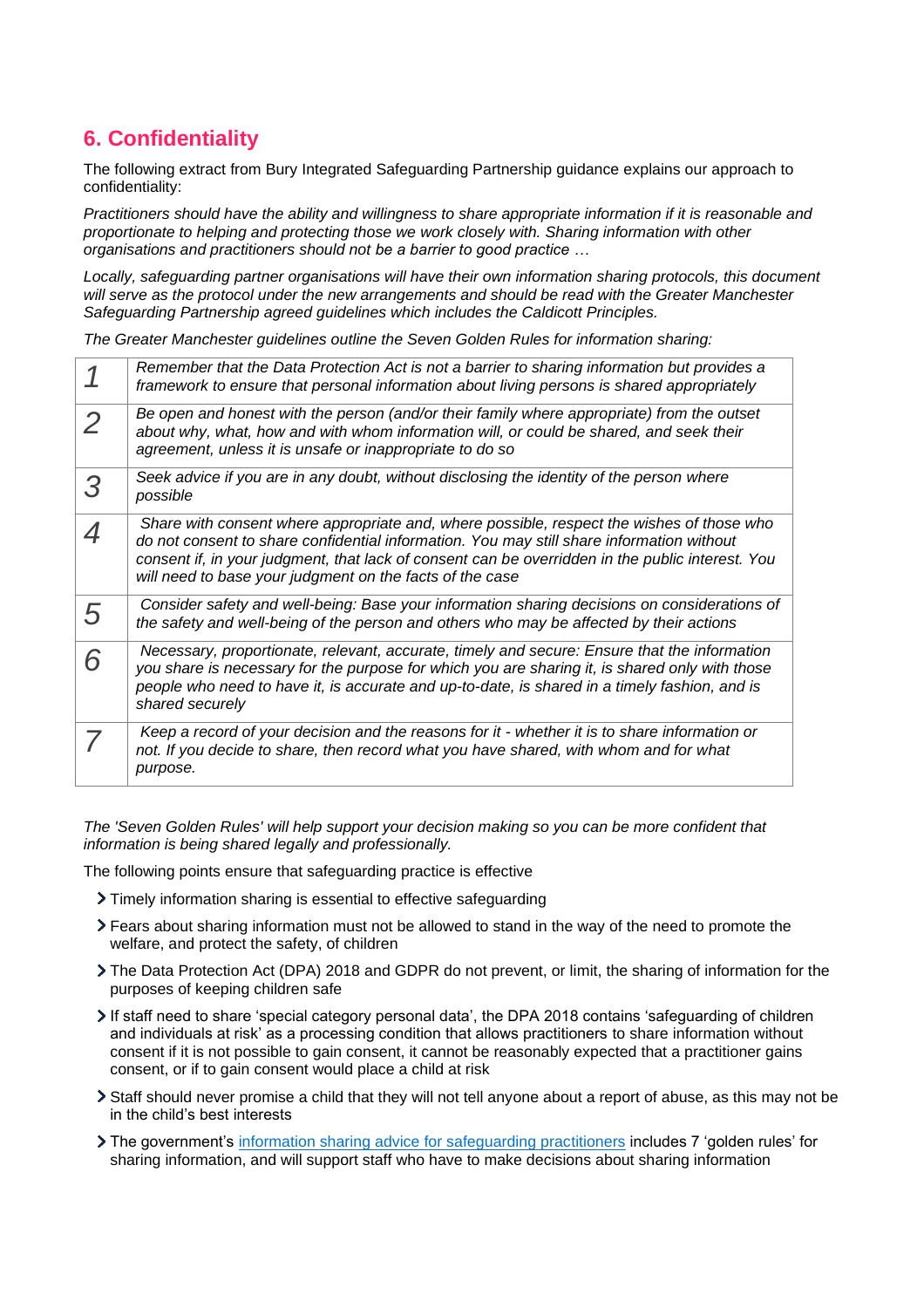- If staff are in any doubt about sharing information, they should speak to the designated safeguarding lead (or deputy)
- Confidentiality is also addressed in this policy with respect to record-keeping in section 12, and allegations of abuse against staff in appendix 3

# <span id="page-7-0"></span>**7. Recognising abuse and taking action**

Staff, volunteers and governors must follow the procedures set out below in the event of a safeguarding issue.

Please note – in this and subsequent sections, you should take any references to the DSL to mean "the DSL (or deputy DSL)".

### **7.1 If a child is suffering or likely to suffer harm, or in immediate danger**

Make a referral to children's social care and/or the police **immediately** if you believe a child is suffering or likely to suffer from harm, or in immediate danger. **Anyone can make a referral.**

Tell the DSL (see section 5.2) as soon as possible if you make a referral directly and log this on CPOMS.

Referrals should be made on the Multi Agency Safeguarding Hub Inter-Agency Referral Form and emailed to [childwellbeing@bury.gov.uk](mailto:childwellbeing@bury.gov.uk)

The phone number for the Multi Agency Safeguarding Hub (MASH) is 0161 253 5678.

In addition, information found at the following link may be helpful:

<https://www.gov.uk/report-child-abuse-to-local-council>

### **7.2 If a child makes a disclosure to you**

If a child discloses a safeguarding issue to you, you should:

- Listen to and believe them. Allow them time to talk freely and do not ask leading questions
- Stay calm and do not show that you are shocked or upset
- Tell the child they have done the right thing in telling you. Do not tell them they should have told you sooner
- Explain what will happen next and that you will have to pass this information on. Do not promise to keep it a secret
- Write up your conversation as soon as possible in the child's own words. Stick to the facts, and do not put your own judgement on it
- Sign and date the write-up and pass it on to the DSL. Alternatively, if appropriate, make a referral to children's social care and/or the police directly (see 7.1), and tell the DSL as soon as possible that you have done so

# **7.3 If you discover that FGM has taken place or a pupil is at risk of FGM**

The Department for Education's Keeping Children Safe in Education explains that FGM comprises "all procedures involving partial or total removal of the external female genitalia, or other injury to the female genital organs".

FGM is illegal in the UK and a form of child abuse with long-lasting, harmful consequences. It is also known as 'female genital cutting', 'circumcision' or 'initiation'.

Possible indicators that a pupil has already been subjected to FGM, and factors that suggest a pupil may be at risk, are set out in appendix 4.

**Any teacher** who discovers (either through disclosure by the victim or visual evidence) that an act of FGM appears to have been carried out on a **pupil under 18** must immediately report this to the police, personally. This is a statutory duty, and teachers will face disciplinary sanctions for failing to meet it.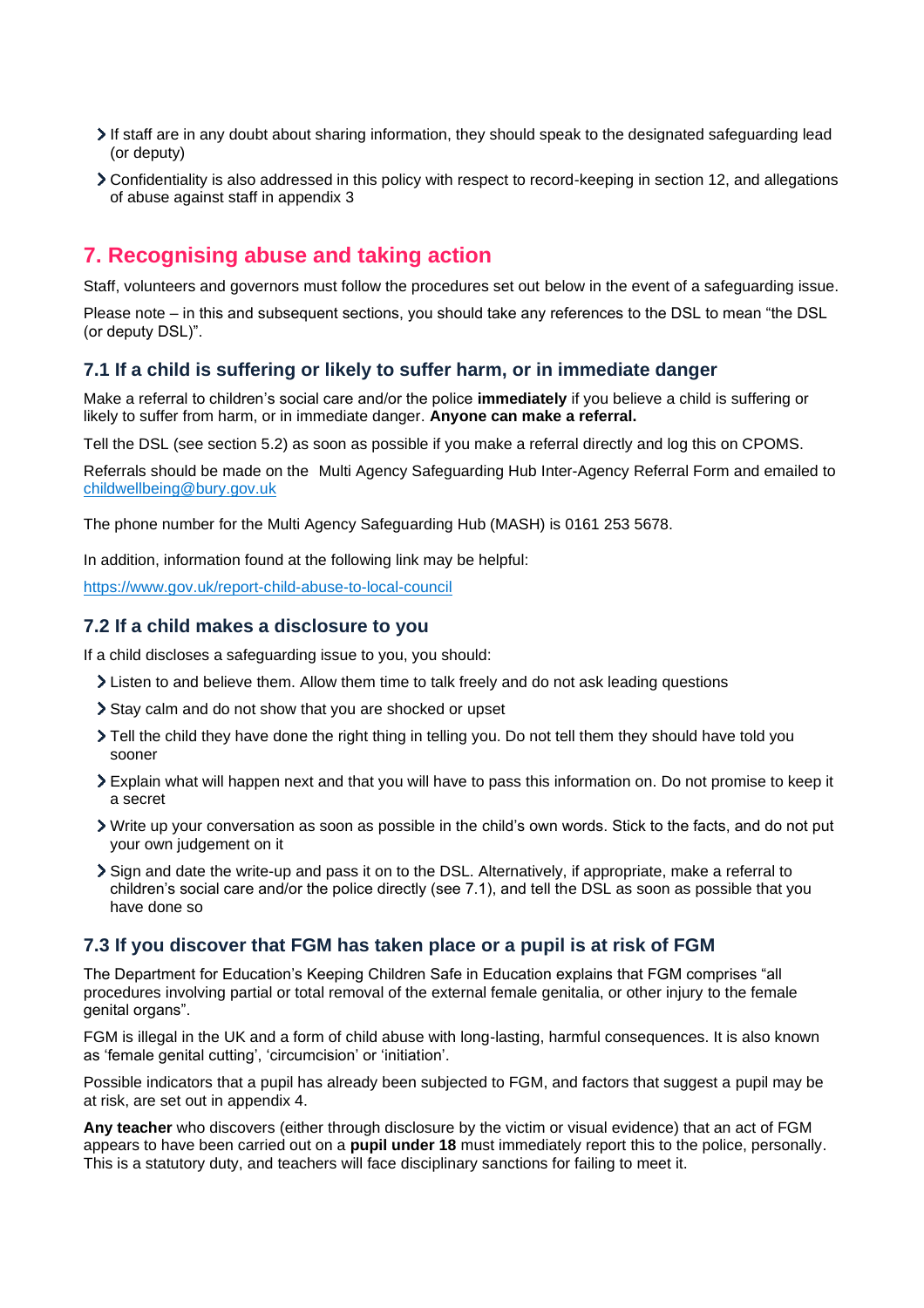Unless they have good reason not to, they should also discuss the case with the DSL and involve children's social care as appropriate.

**Any other member of staff** who discovers that an act of FGM appears to have been carried out on a **pupil under 18** must speak to the DSL and follow our local safeguarding procedures.

The duty for teachers mentioned above does not apply in cases where a pupil is *at risk* of FGM or FGM is suspected but is not known to have been carried out. Staff should not examine pupils.

**Any member of staff** who suspects a pupil is *at risk* of FGM or suspects that FGM has been carried out must speak to the DSL and follow our local safeguarding procedures.

Referrals should be made on the Multi Agency Safeguarding Hub Inter-Agency Referral Form and emailed to [childwellbeing@bury.gov.uk](mailto:childwellbeing@bury.gov.uk)

The phone number for the Multi Agency Safeguarding Hub (MASH) is 0161 253 5678.

### **7.4 If you have concerns about a child (as opposed to believing a child is suffering or likely to suffer from harm, or is in immediate danger)**

Figure 1 on page 10 illustrates the procedure to follow if you have any concerns about a child's welfare.

Where possible, speak to the DSL first to agree a course of action. Always log your concerns and actions on CPOMS.

If in exceptional circumstances the DSL is not available, this should not delay appropriate action being taken. Speak to a member of the senior leadership team and/or take advice from local authority children's social care. You can also seek advice at any time from the NSPCC helpline on 0808 800 5000.

Make a referral to local authority children's social care directly, if appropriate (see 'Referral' below). Share any action taken with the DSL as soon as possible and log events/actions on CPOMS.

#### **Early help**

If early help is appropriate, the DSL or PSA will lead on liaising with other agencies and setting up an interagency assessment as appropriate. Staff may be required to support other agencies and professionals in an early help assessment, in some cases acting as the lead practitioner.

The DSL will keep the case under constant review and the school will consider a referral to local authority children's social care if the situation does not seem to be improving. Timelines of interventions will be monitored and reviewed.

Referrals to Early Help take place through the Team Around The School process.

#### **Referral**

If it is appropriate to refer the case to local authority children's social care or the police, the DSL will make the referral or support you to do so.

If you make a referral directly (see section 7.1), you must tell the DSL as soon as possible.

The local authority will make a decision within 1 working day of a referral about what course of action to take and will let the person who made the referral know the outcome. The DSL or person who made the referral must follow up with the local authority if this information is not made available, and ensure outcomes are properly recorded.

If the child's situation does not seem to be improving after the referral, the DSL or person who made the referral must follow local escalation procedures to ensure their concerns have been addressed and that the child's situation improves.

### **7.5 If you have concerns about extremism**

If a child is not suffering or likely to suffer from harm, or in immediate danger, where possible speak to the DSL first to agree a course of action.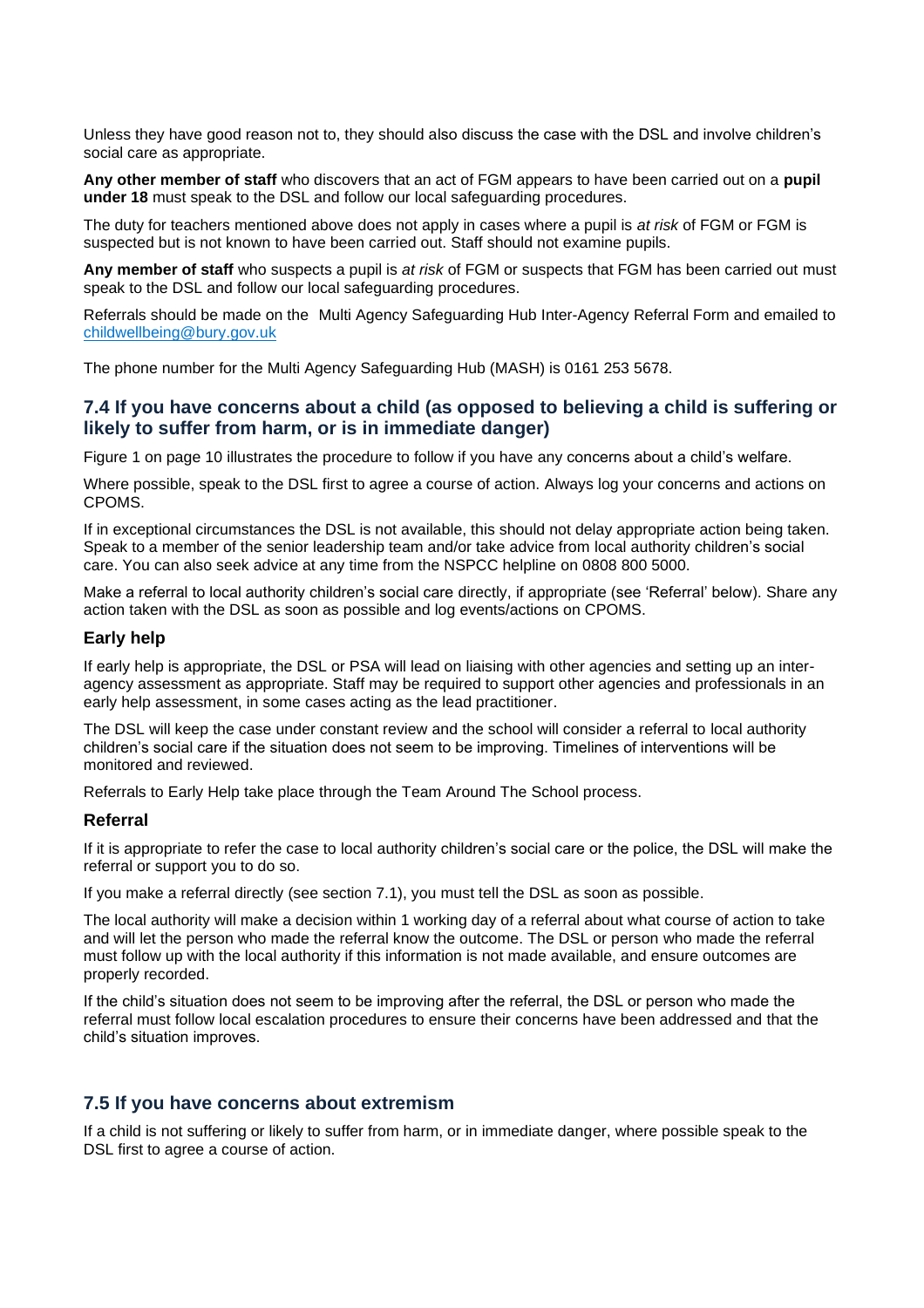If in exceptional circumstances the DSL is not available, this should not delay appropriate action being taken. Speak to a member of the senior leadership team and/or seek advice from local authority children's social care. Make a referral to local authority children's social care directly, if appropriate (see 'Referral' above).

Where there is a concern, the DSL will consider the level of risk and decide which agency to make a referral to. This could include [Channel,](https://www.gov.uk/government/publications/channel-guidance) the government's programme for identifying and supporting individuals at risk of being drawn into terrorism, or the local authority children's social care team.

The Department for Education also has a dedicated telephone helpline, 020 7340 7264, which school staff and governors can call to raise concerns about extremism with respect to a pupil. You can also email [counter.extremism@education.gov.uk.](mailto:counter.extremism@education.gov.uk) Note that this is not for use in emergency situations.

In an emergency, call 999 or the confidential anti-terrorist hotline on 0800 789 321 if you:

- > Think someone is in immediate danger
- Think someone may be planning to travel to join an extremist group
- > See or hear something that may be terrorist-related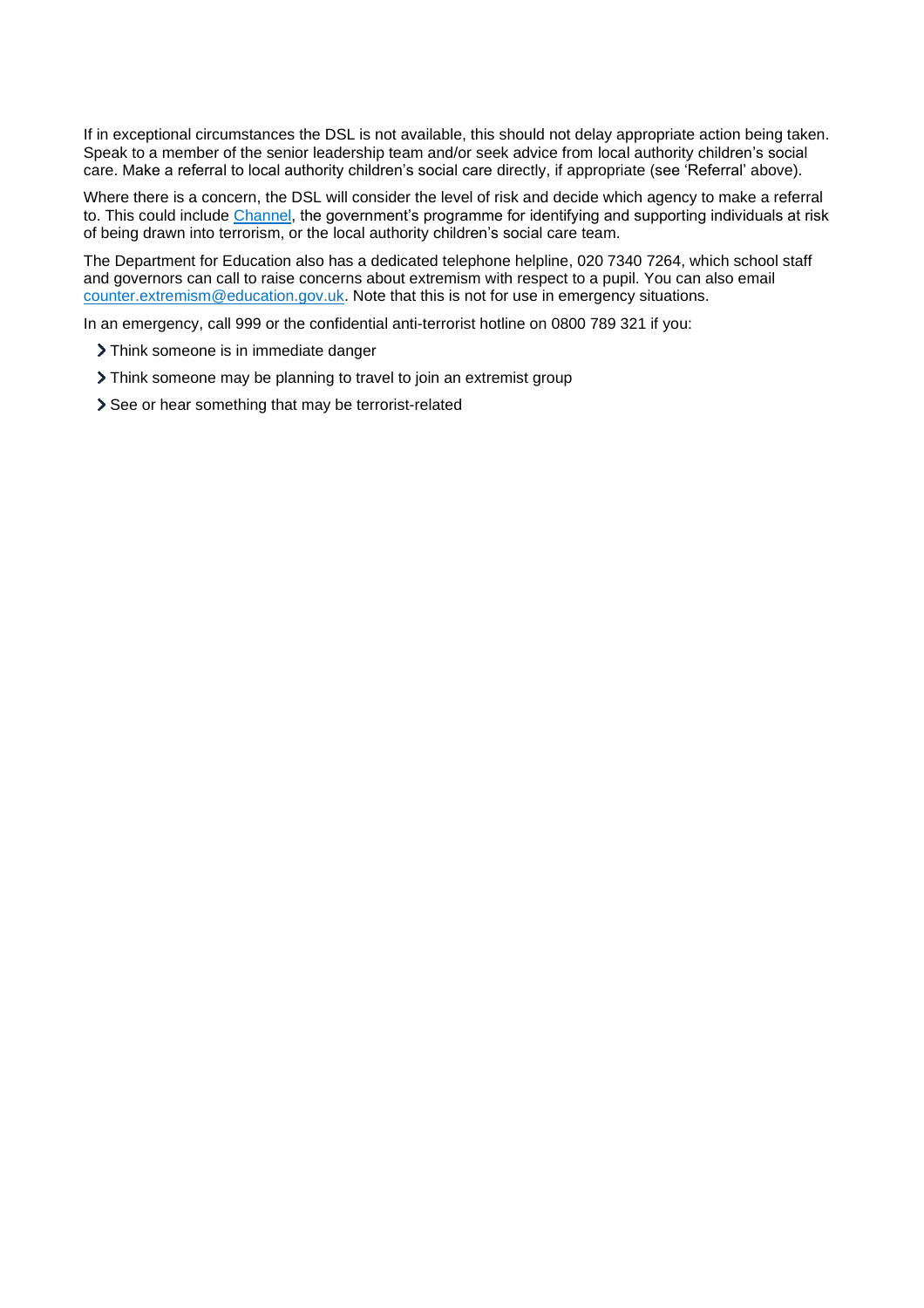### **Figure 1: procedure if you have concerns about a child's welfare (as opposed to believing a child is suffering or likely to suffer from harm, or in immediate danger)**

(Note –if the DSL is unavailable, this should not delay action. See section 7.4 for what to do.)

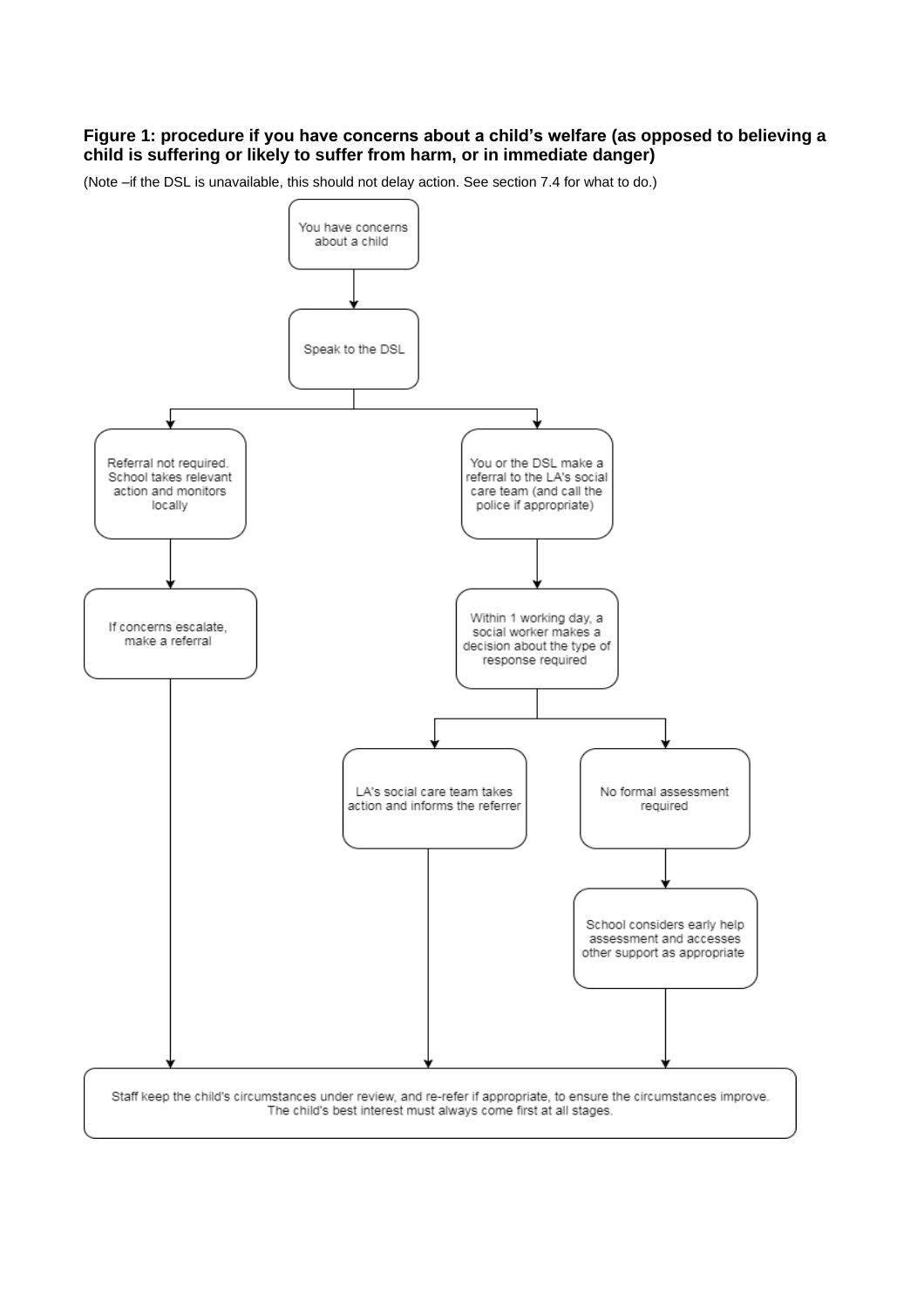# **7.6 Concerns about a staff member or volunteer**

If you have concerns about a member of staff or volunteer, or an allegation is made about a member of staff or volunteer posing a risk of harm to children, speak to the headteacher. If the concerns/allegations are about the headteacher, speak to the chair of governors.

The headteacher/chair of governors will then follow the procedures set out in appendix 3, if appropriate.

Where appropriate, the school will inform Ofsted of the allegation and actions taken, within the necessary timescale (see appendix 3 for more detail).

# **7.7 Allegations of abuse made against other pupils**

We recognise that children are capable of abusing their peers. Abuse will never be tolerated or passed off as "banter", "just having a laugh" or "part of growing up".

We also recognise the gendered nature of peer-on-peer abuse (i.e. that it is more likely that girls will be victims and boys perpetrators). However, all peer-on-peer abuse is unacceptable and will be taken seriously.

Most cases of pupils hurting other pupils will be dealt with under our school's behaviour policy, but this child protection and safeguarding policy will apply to any allegations that raise safeguarding concerns. This might include where the alleged behaviour:

- If is serious, and potentially a criminal offence
- Could put pupils in the school at risk
- > Is violent
- Involves pupils being forced to use drugs or alcohol
- Involves sexual exploitation, sexual abuse or sexual harassment, such as indecent exposure, sexual assault, upskirting or sexually inappropriate pictures or videos (including sexting)

If a pupil makes an allegation of abuse against another pupil:

- You must record the allegation and tell the DSL, but do not investigate it
- The DSL will contact the local authority children's social care team and follow its advice, as well as the police if the allegation involves a potential criminal offence
- The DSL will put a risk assessment and support plan into place for all children involved (including the victim(s), the child(ren) against whom the allegation has been made and any others affected) with a named person they can talk to if needed
- The DSL will contact the children and adolescent mental health services (CAMHS), if appropriate

We will minimise the risk of peer-on-peer abuse by:

- Challenging any form of derogatory or sexualised language or behaviour, including requesting or sending sexual images
- Being vigilant to issues that particularly affect different genders for example, sexualised or aggressive touching or grabbing towards female pupils, and initiation or hazing type violence with respect to boys
- Ensuring our curriculum helps to educate pupils about appropriate behaviour and consent
- Ensuring pupils know they can talk to staff confidentially
- Ensuring staff are trained to understand that a pupil harming a peer could be a sign that the child is being abused themselves, and that this would fall under the scope of this policy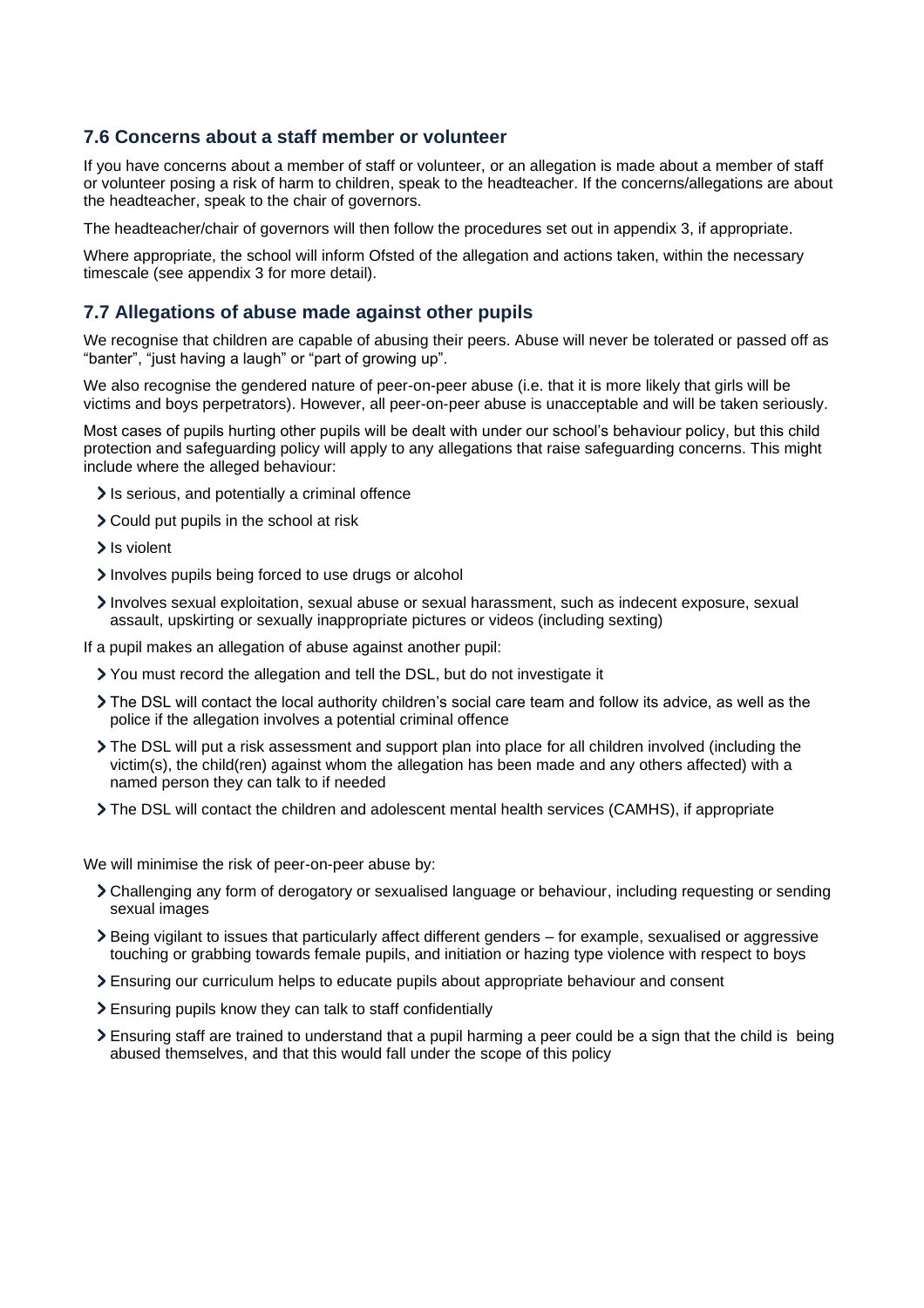# **7.8 Sexting**

#### **Your responsibilities when responding to an incident**

If you are made aware of an incident involving sexting (also known as 'youth produced sexual imagery'), you must report it to the DSL immediately.

You must **not**:

- View, download or share the imagery yourself, or ask a pupil to share or download it. If you have already viewed the imagery by accident, you must report this to the DSL
- Delete the imagery or ask the pupil to delete it
- Ask the pupil(s) who are involved in the incident to disclose information regarding the imagery (this is the DSL's responsibility)
- Share information about the incident with other members of staff, the pupil(s) it involves or their, or other, parents and/or carers
- Say or do anything to blame or shame any young people involved

You should explain that you need to report the incident, and reassure the pupil(s) that they will receive support and help from the DSL.

#### **Initial review meeting**

Following a report of an incident, the DSL will hold an initial review meeting with appropriate school staff. This meeting will consider the initial evidence and aim to determine:

- Whether there is an immediate risk to pupil(s)
- If a referral needs to be made to the police and/or children's social care
- If it is necessary to view the imagery in order to safeguard the young person (in most cases, imagery should not be viewed)
- What further information is required to decide on the best response
- Whether the imagery has been shared widely and via what services and/or platforms (this may be unknown)
- Whether immediate action should be taken to delete or remove images from devices or online services
- Any relevant facts about the pupils involved which would influence risk assessment
- If there is a need to contact another school, college, setting or individual
- Whether to contact parents or carers of the pupils involved (in most cases parents should be involved)

The DSL will make an immediate referral to police and/or children's social care if:

- > The incident involves an adult
- There is reason to believe that a young person has been coerced, blackmailed or groomed, or if there are concerns about their capacity to consent (for example owing to special educational needs)
- What the DSL knows about the imagery suggests the content depicts sexual acts which are unusual for the young person's developmental stage, or are violent
- The imagery involves sexual acts and any pupil in the imagery is under 13
- If The DSL has reason to believe a pupil is at immediate risk of harm owing to the sharing of the imagery (for example, the young person is presenting as suicidal or self-harming)

If none of the above apply then the DSL, in consultation with the headteacher and other members of staff as appropriate, may decide to respond to the incident without involving the police or children's social care.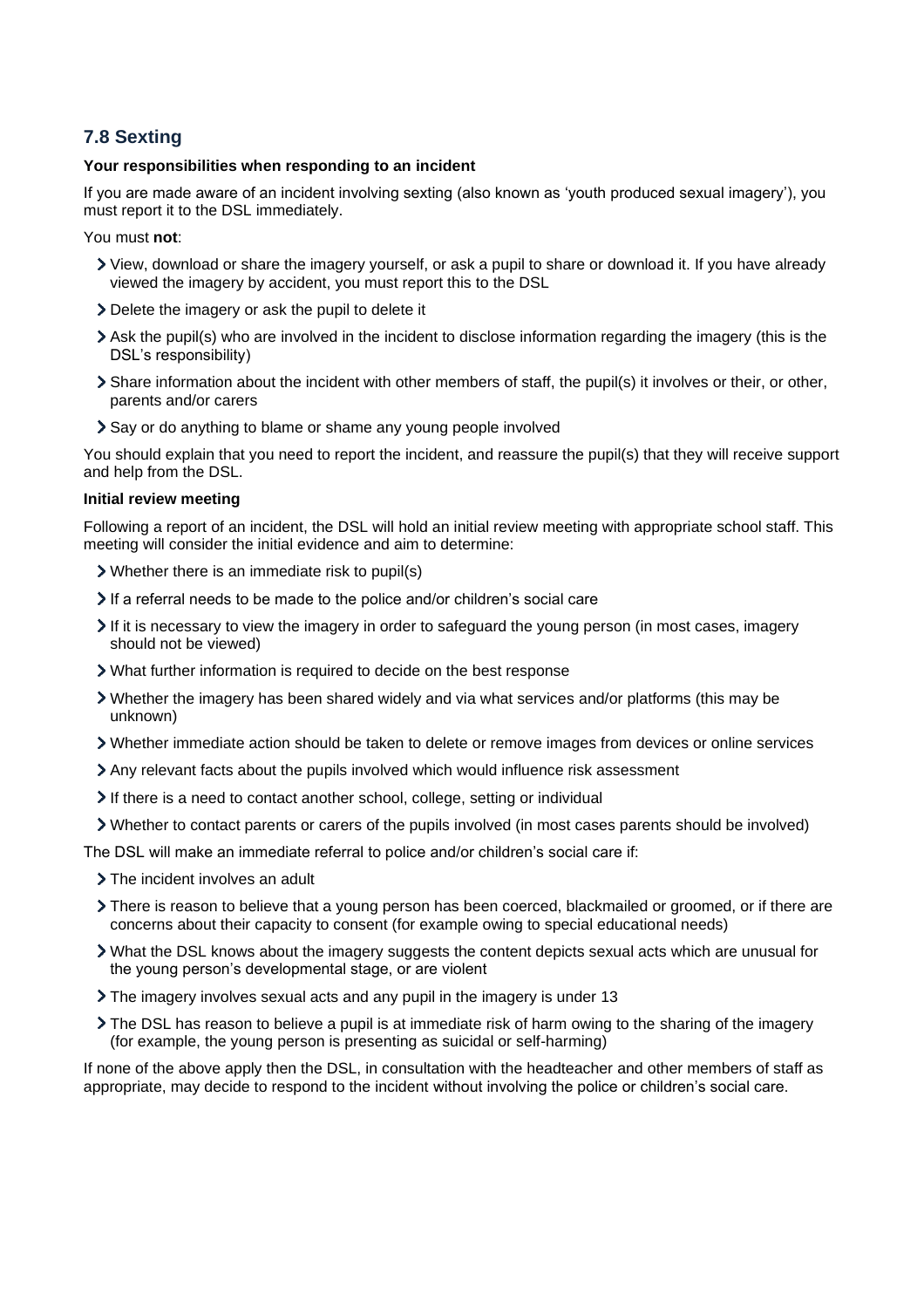#### **Further review by the DSL**

If at the initial review stage a decision has been made not to refer to police and/or children's social care, the DSL will conduct a further review.

They will hold interviews with the pupils involved (if appropriate) to establish the facts and assess the risks.

If at any point in the process there is a concern that a pupil has been harmed or is at risk of harm, a referral will be made to children's social care and/or the police immediately.

#### **Informing parents**

The DSL will inform parents at an early stage and keep them involved in the process, unless there is a good reason to believe that involving them would put the pupil at risk of harm.

#### **Referring to the police**

If it is necessary to refer an incident to the police, this will be done through dialling 101.

#### **Recording incidents**

All sexting incidents and the decisions made in responding to them will be recorded. The record-keeping arrangements set out in section 12 of this policy also apply to recording incidents of sexting.

#### **Curriculum coverage**

Pupils are taught about the issues surrounding sexting as part of our PSHE education and computing programmes. Teaching covers the following in relation to sexting:

- What it is
- > How it is most likely to be encountered
- The consequences of requesting, forwarding or providing such images, including when it is and is not abusive
- Issues of legality
- The risk of damage to people's feelings and reputation

Pupils also learn the strategies and skills needed to manage:

- Specific requests or pressure to provide (or forward) such images
- > The receipt of such images

This policy on sexting is also shared with pupils so they are aware of the processes the school will follow in the event of an incident.

# <span id="page-13-0"></span>**8. Notifying parents**

Where appropriate, we will discuss any concerns about a child with the child's parents. The DSL will normally do this in the event of a suspicion or disclosure.

Other staff will only talk to parents about any such concerns following consultation with the DSL.

If we believe that notifying the parents would increase the risk to the child, we will discuss this with the local authority children's social care team before doing so.

<span id="page-13-1"></span>In the case of allegations of abuse made against other children, we will normally notify the parents of all the children involved.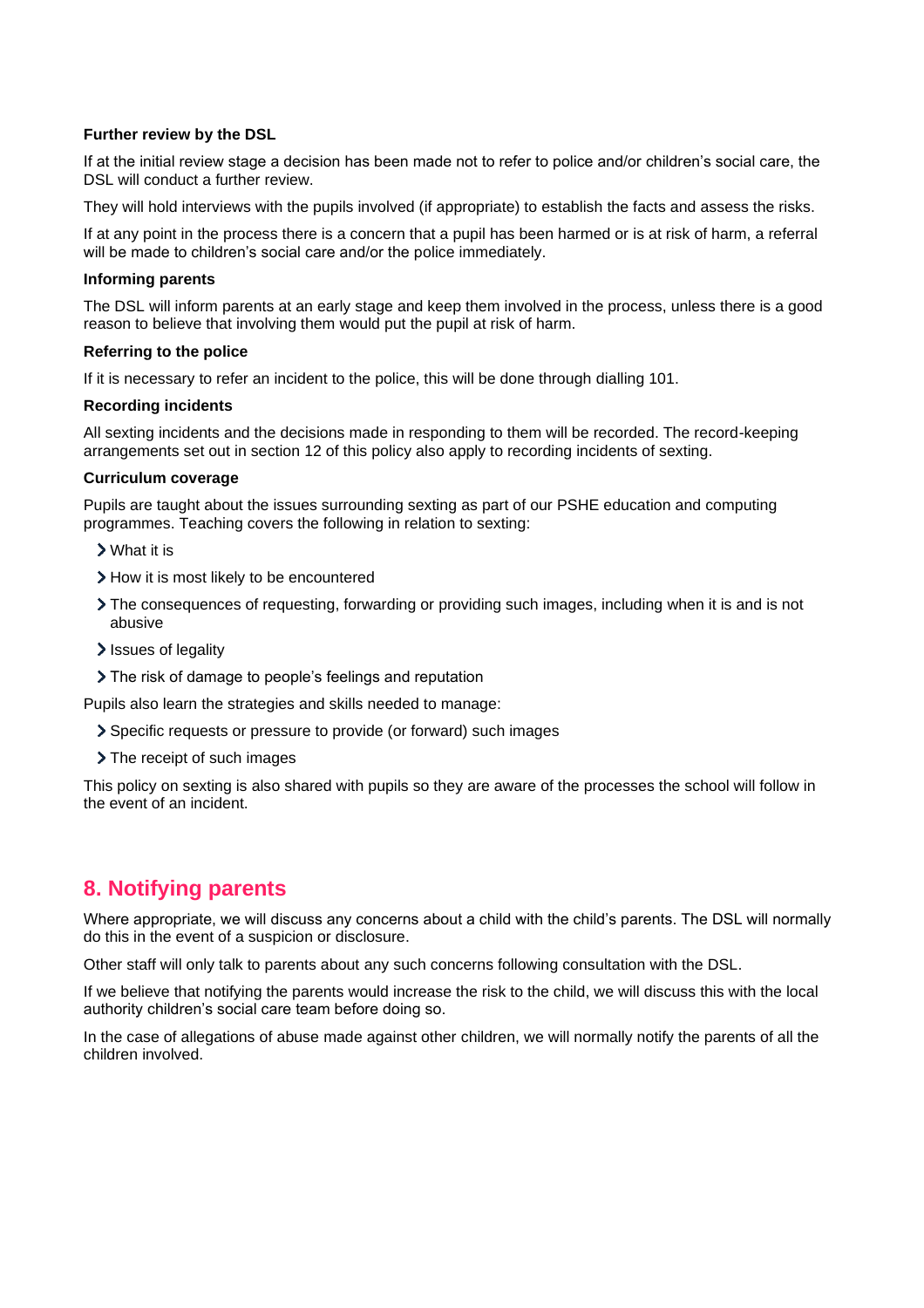# **9. Pupils with special educational needs and disabilities**

We recognise that pupils with special educational needs (SEN) and disabilities can face additional safeguarding challenges. Additional barriers can exist when recognising abuse and neglect in this group, including:

- Assumptions that indicators of possible abuse such as behaviour, mood and injury relate to the child's disability without further exploration
- Pupils being more prone to peer group isolation than other pupils
- The potential for pupils with SEN and disabilities being disproportionally impacted by behaviours such as bullying, without outwardly showing any signs
- Communication barriers and difficulties in overcoming these barriers

We offer extra pastoral support for pupils with SEN and disabilities. This includes:

1:1 support from a named staff member for pupils with an EHCPlan

# <span id="page-14-0"></span>**10. Mobile phones and cameras**

Staff are allowed to bring their personal phones to school for their own use, but will limit such use to noncontact time when pupils are not present. Staff members' personal phones will remain in their bags, pockets or cupboards during contact time with pupils.

Staff will not take pictures or recordings of pupils on their personal phones or cameras.

We will follow the General Data Protection Regulation and Data Protection Act 2018 when taking and storing photos and recordings for use in the school.

# <span id="page-14-1"></span>**11. Complaints and concerns about school safeguarding policies**

# **11.1 Complaints against staff**

Complaints against staff that are likely to require a child protection investigation will be handled in accordance with our procedures for dealing with allegations of abuse made against staff (see appendix 3).

# **11.2 Other complaints**

Safeguarding-related complaints of other types here – for example, those related to pupils or premises will be dealt with through our general complaints policy, this includes complaints related to the Early Years Foundation Stage.

# **11.3 Whistle-blowing**

Any staff member who is concerned about malpractice, including issues related to safeguarding, should act in accordance with Bury LA's (and the school's) Whistleblowing policy

# <span id="page-14-2"></span>**12. Record-keeping**

We will hold records in line with our records retention schedule.

All safeguarding concerns, discussions, decisions made and the reasons for those decisions, must be recorded in writing. If you are in any doubt about whether to record something, discuss it with the DSL.

Non-confidential records will be easily accessible and available. Confidential information and records will be held securely and only available to those who have a right or professional need to see them.

Safeguarding records relating to individual children will be retained for a reasonable period of time after they have left the school.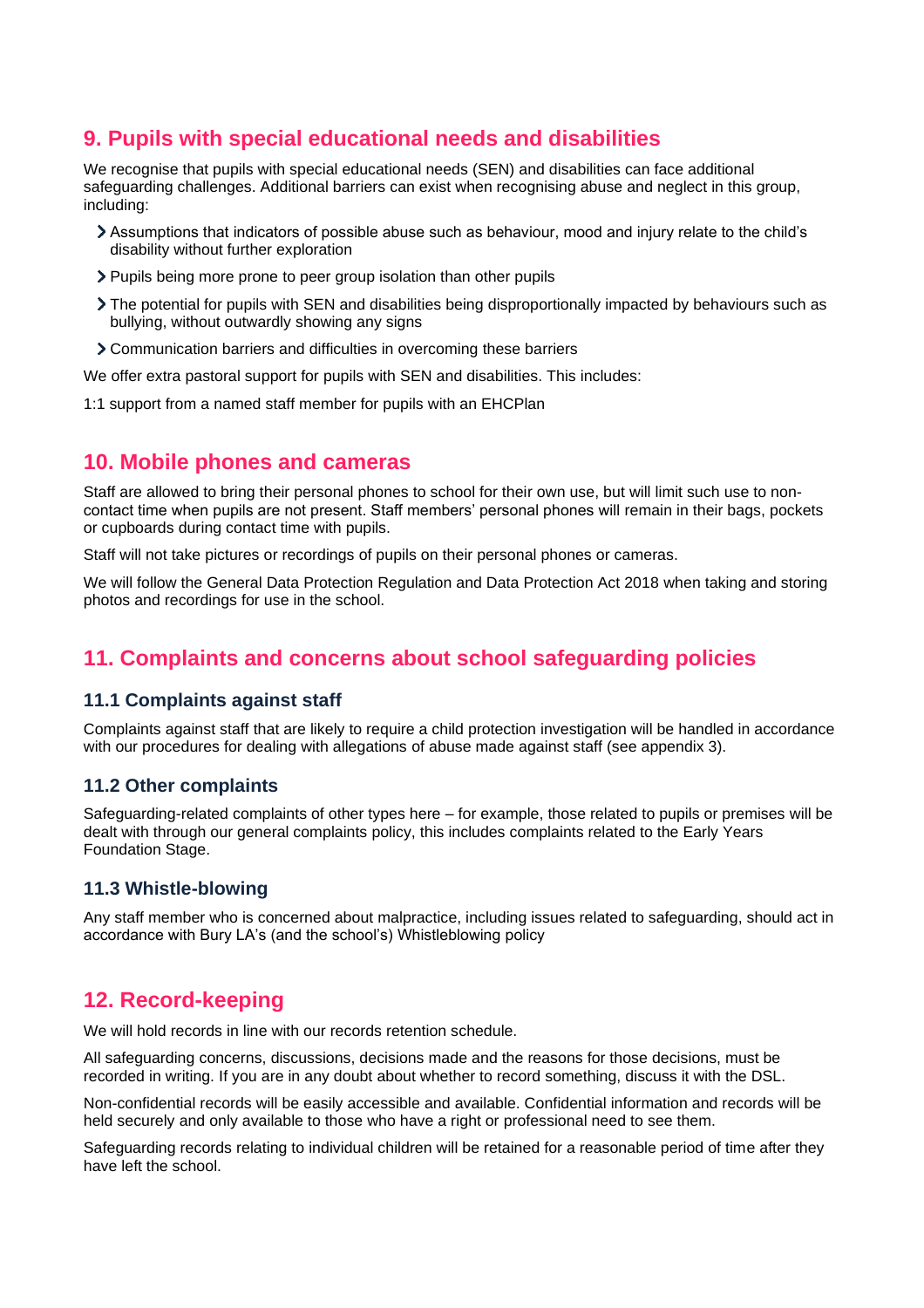If a child for whom the school has, or has had, safeguarding concerns moves to another school, the DSL will ensure that their child protection file is forwarded promptly and securely, and separately from the main pupil file. In addition, if the concerns are significant or complex, and/or social services are involved, the DSL will speak to the DSL of the receiving school and provide information to enable them to have time to make any necessary preparations to ensure the safety of the child.

School will share information with other agencies in line with the Greater Manchester 7 Golden Rules for information sharing as detailed above.

In addition:

- Appendix 2 sets out our policy on record-keeping specifically with respect to recruitment and preemployment checks
- Appendix 3 sets out our policy on record-keeping with respect to allegations of abuse made against staff

# <span id="page-15-0"></span>**13. Training**

# **13.1 All staff**

All staff members will undertake safeguarding and child protection training at induction, including on whistleblowing procedures, to ensure they understand the school's safeguarding systems and their responsibilities, and can identify signs of possible abuse or neglect. This training will be regularly updated and will be in line with advice from the 3 safeguarding partners.

All staff will have training on the government's anti-radicalisation strategy, Prevent, to enable them to identify children at risk of being drawn into terrorism and to challenge extremist ideas.

Staff will also receive regular safeguarding and child protection updates (for example, through emails, ebulletins and staff meetings) as required, but at least annually.

Contractors who are provided through a private finance initiative (PFI) or similar contract will also receive safeguarding training.

Volunteers will receive appropriate training, if applicable.

# **13.2 The DSL and deputy**

The DSL and deputy will undertake child protection and safeguarding training at least every 2 years.

In addition, they will update their knowledge and skills at regular intervals and at least annually (for example, through e-bulletins, meeting other DSLs, or taking time to read and digest safeguarding developments).

They will also undertake Prevent awareness training.

### **13.3 Governors**

All governors receive training about safeguarding, to make sure they have the knowledge and information needed to perform their functions and understand their responsibilities.

As the chair of governors may be required to act as the 'case manager' in the event that an allegation of abuse is made against the headteacher, they receive training in managing allegations for this purpose.

### **13.4 Recruitment – interview panels**

At least one person conducting any interview for a post at the school will have undertaken safer recruitment training. This will cover, as a minimum, the contents of the Department for Education's statutory guidance, Keeping Children Safe in Education, and will be in line with local safeguarding procedures.

# **13.5 Staff who have contact with pupils and families**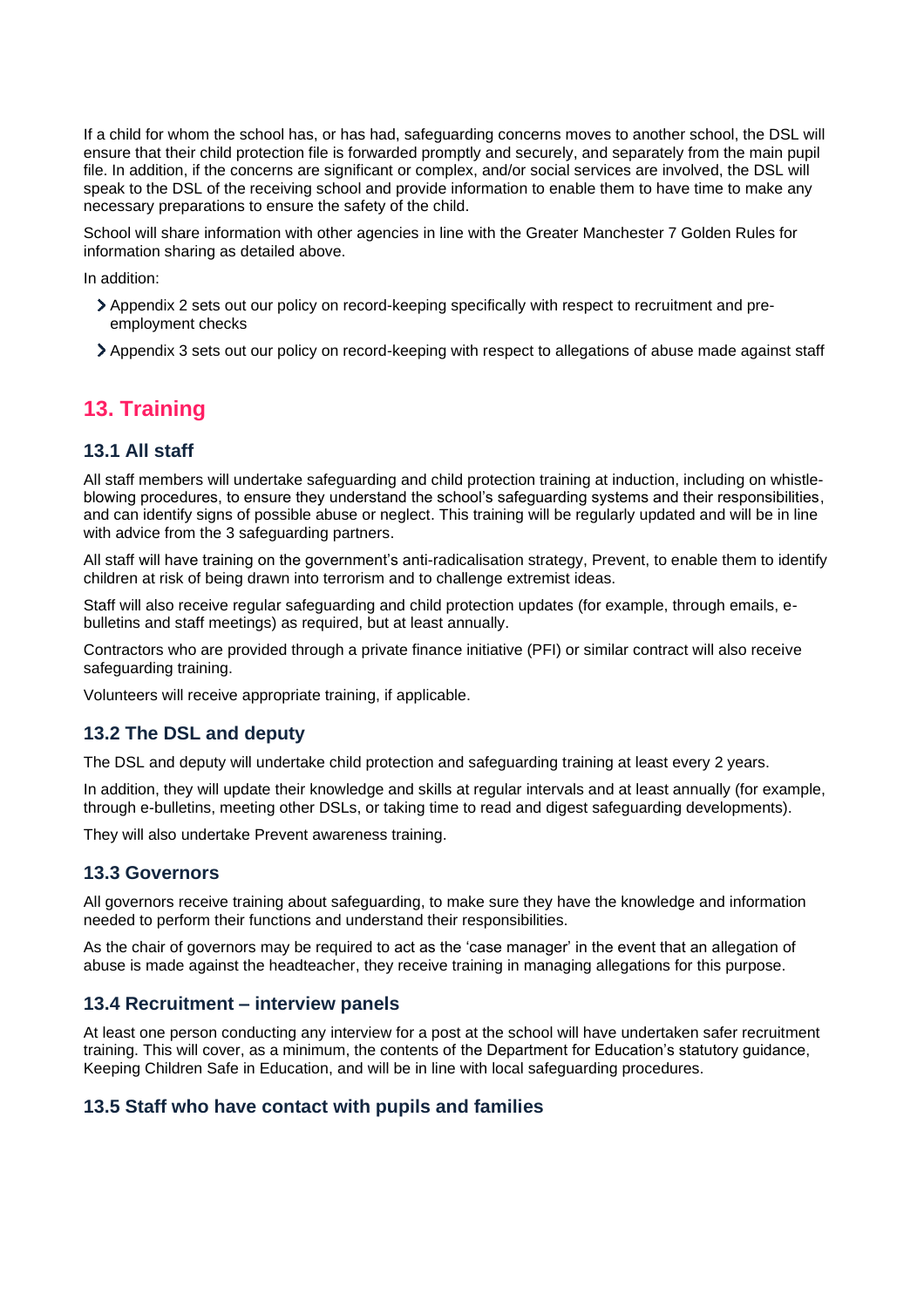All staff who have contact with children and families will have supervisions which will provide them with support, coaching and training, promote the interests of children and allow for confidential discussions of sensitive issues.

# <span id="page-16-0"></span>**14. Monitoring arrangements**

This policy will be reviewed **annually** by the headteacher. At every review, it will be approved by the full governing board.

# <span id="page-16-1"></span>**15. Links with other policies**

This policy links to the following policies and procedures:

- > Behaviour
- > Staff code of conduct
- > Complaints
- > Health and safety
- > Attendance
- > Online safety
- Equality
- > Sex and relationships education
- First aid
- Curriculum
- > Privacy notices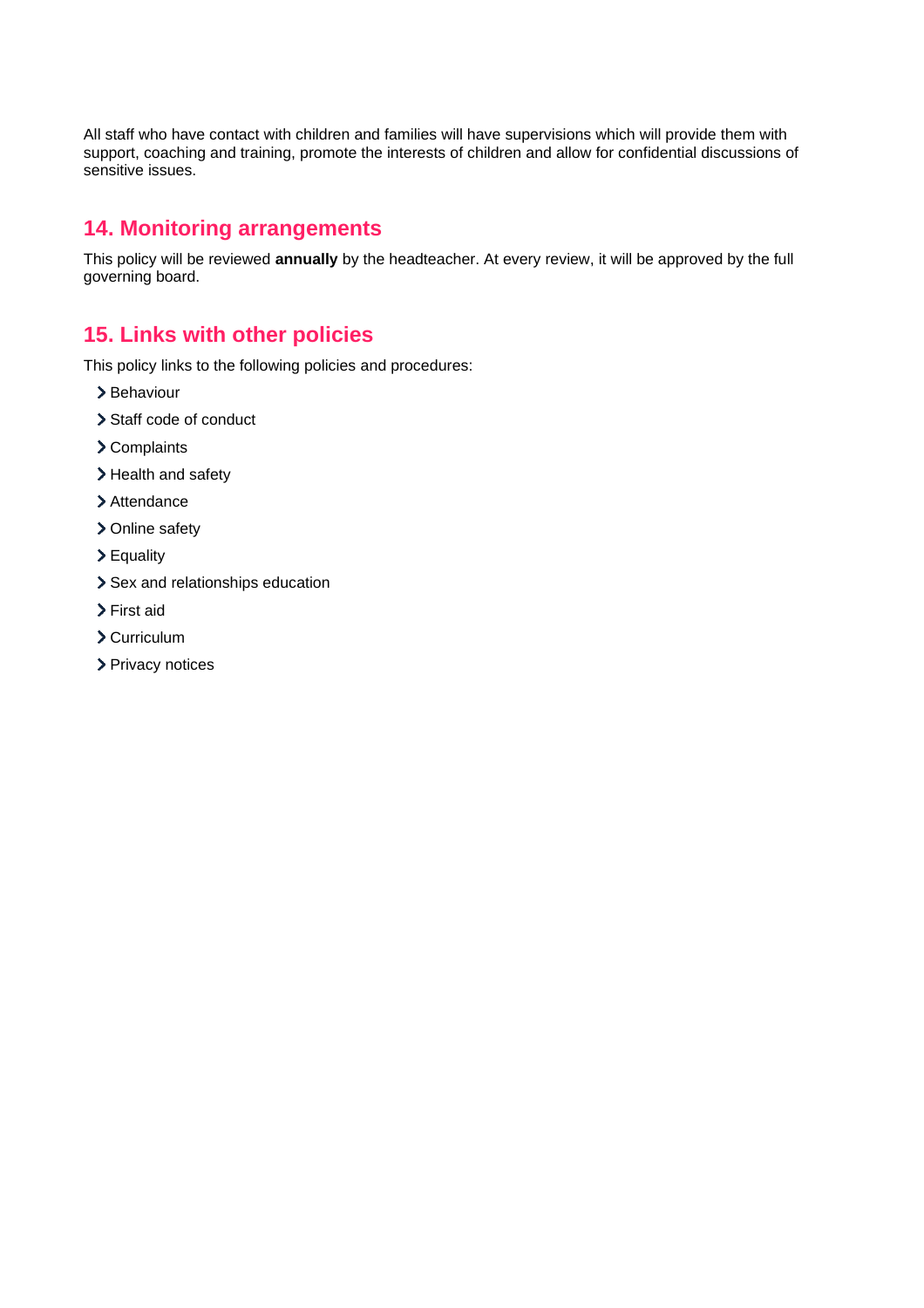#### **These appendices are based on the Department for Education's statutory guidance, Keeping Children Safe in Education.**

### <span id="page-17-0"></span>**Appendix 1: types of abuse**

Abuse, including neglect, and safeguarding issues are rarely standalone events that can be covered by one definition or label. In most cases, multiple issues will overlap.

**Physical abuse** may involve hitting, shaking, throwing, poisoning, burning or scalding, drowning, suffocating or otherwise causing physical harm to a child. Physical harm may also be caused when a parent or carer fabricates the symptoms of, or deliberately induces, illness in a child.

**Emotional abuse** is the persistent emotional maltreatment of a child such as to cause severe and adverse effects on the child's emotional development. Some level of emotional abuse is involved in all types of maltreatment of a child, although it may occur alone.

Emotional abuse may involve:

- Conveying to a child that they are worthless or unloved, inadequate, or valued only insofar as they meet the needs of another person
- Not giving the child opportunities to express their views, deliberately silencing them or 'making fun' of what they say or how they communicate
- Age or developmentally inappropriate expectations being imposed on children. These may include interactions that are beyond a child's developmental capability, as well as overprotection and limitation of exploration and learning, or preventing the child participating in normal social interaction
- Seeing or hearing the ill-treatment of another
- Serious bullying (including cyberbullying), causing children frequently to feel frightened or in danger, or the exploitation or corruption of children

**Sexual abuse** involves forcing or enticing a child or young person to take part in sexual activities, not necessarily involving a high level of violence, whether or not the child is aware of what is happening. The activities may involve:

- Physical contact, including assault by penetration (for example rape or oral sex) or non-penetrative acts such as masturbation, kissing, rubbing and touching outside of clothing
- Non-contact activities, such as involving children in looking at, or in the production of, sexual images, watching sexual activities, encouraging children to behave in sexually inappropriate ways, or grooming a child in preparation for abuse (including via the internet)

Sexual abuse is not solely perpetrated by adult males. Women can also commit acts of sexual abuse, as can other children.

**Neglect** is the persistent failure to meet a child's basic physical and/or psychological needs, likely to result in the serious impairment of the child's health or development. Neglect may occur during pregnancy as a result of maternal substance abuse.

Once a child is born, neglect may involve a parent or carer failing to:

- Provide adequate food, clothing and shelter (including exclusion from home or abandonment)
- Protect a child from physical and emotional harm or danger
- Ensure adequate supervision (including the use of inadequate care-givers)
- Ensure access to appropriate medical care or treatment

It may also include neglect of, or unresponsiveness to, a child's basic emotional needs.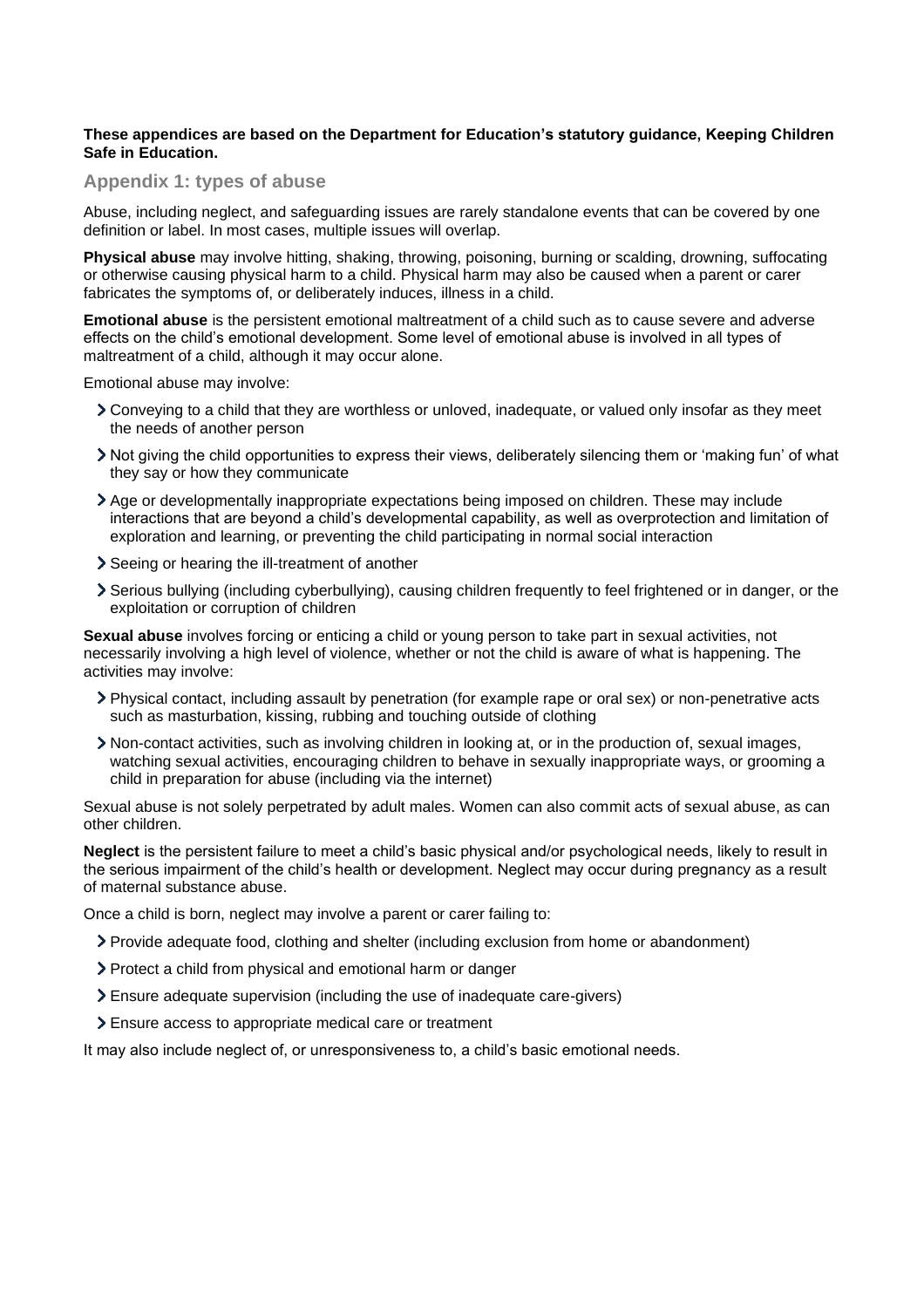### <span id="page-18-0"></span>**Appendix 2: safer recruitment and DBS checks – policy and procedures**

We will record all information on the checks carried out in the school's single central record (SCR). Copies of these checks, where appropriate, will be held in individuals' personnel files. We follow requirements and best practice in retaining copies of these checks, as set out below.

# **New staff**

When appointing new staff, we will:

- Verify their identity
- Obtain (via the applicant) an enhanced Disclosure and Barring Service (DBS) certificate, including barred list information for those who will be engaging in regulated activity (see definition below). We will not keep a copy of this for longer than 6 months
- Obtain a separate barred list check if they will start work in regulated activity before the DBS certificate is available
- Verify their mental and physical fitness to carry out their work responsibilities
- Verify their right to work in the UK. We will keep a copy of this verification for the duration of the member of staff's employment and for 2 years afterwards
- Verify their professional qualifications, as appropriate
- Ensure they are not subject to a prohibition order if they are employed to be a teacher
- Carry out further additional checks, as appropriate, on candidates who have lived or worked outside of the UK, including (where relevant) any teacher sanctions or restrictions imposed by a European Economic Area professional regulating authority, and criminal records checks or their equivalent

We will ensure that appropriate checks are carried out to ensure that individuals are not disqualified under the 2018 Childcare Disqualification Regulations and Childcare Act 2006. Where we take a decision that an individual falls outside of the scope of these regulations and we do not carry out such checks, we will retain a record of our assessment on the individual's personnel file. This will include our evaluation of any risks and control measures put in place, and any advice sought.

We will ask for written information about previous employment history and check that information is not contradictory or incomplete.

We will seek references on all short-listed candidates, including internal candidates, before interview. We will scrutinise these and resolve any concerns before confirming appointments. The references requested will ask specific questions about the suitability of the applicant to work with children.

**Regulated activity** means a person who will be:

- Responsible, on a regular basis in a school or college, for teaching, training, instructing, caring for or supervising children; or
- Carrying out paid, or unsupervised unpaid, work regularly in a school or college where that work provides an opportunity for contact with children; or
- Engaging in intimate or personal care or overnight activity, even if this happens only once and regardless of whether they are supervised or not

# **Existing staff**

If we have concerns about an existing member of staff's suitability to work with children, we will carry out all the relevant checks as if the individual was a new member of staff. We will also do this if an individual moves from a post that is not regulated activity to one that is.

We will refer to the DBS anyone who has harmed, or poses a risk of harm, to a child or vulnerable adult where:

We believe the individual has engaged in [relevant conduct;](https://www.gov.uk/guidance/making-barring-referrals-to-the-dbs#relevant-conduct-in-relation-to-children) or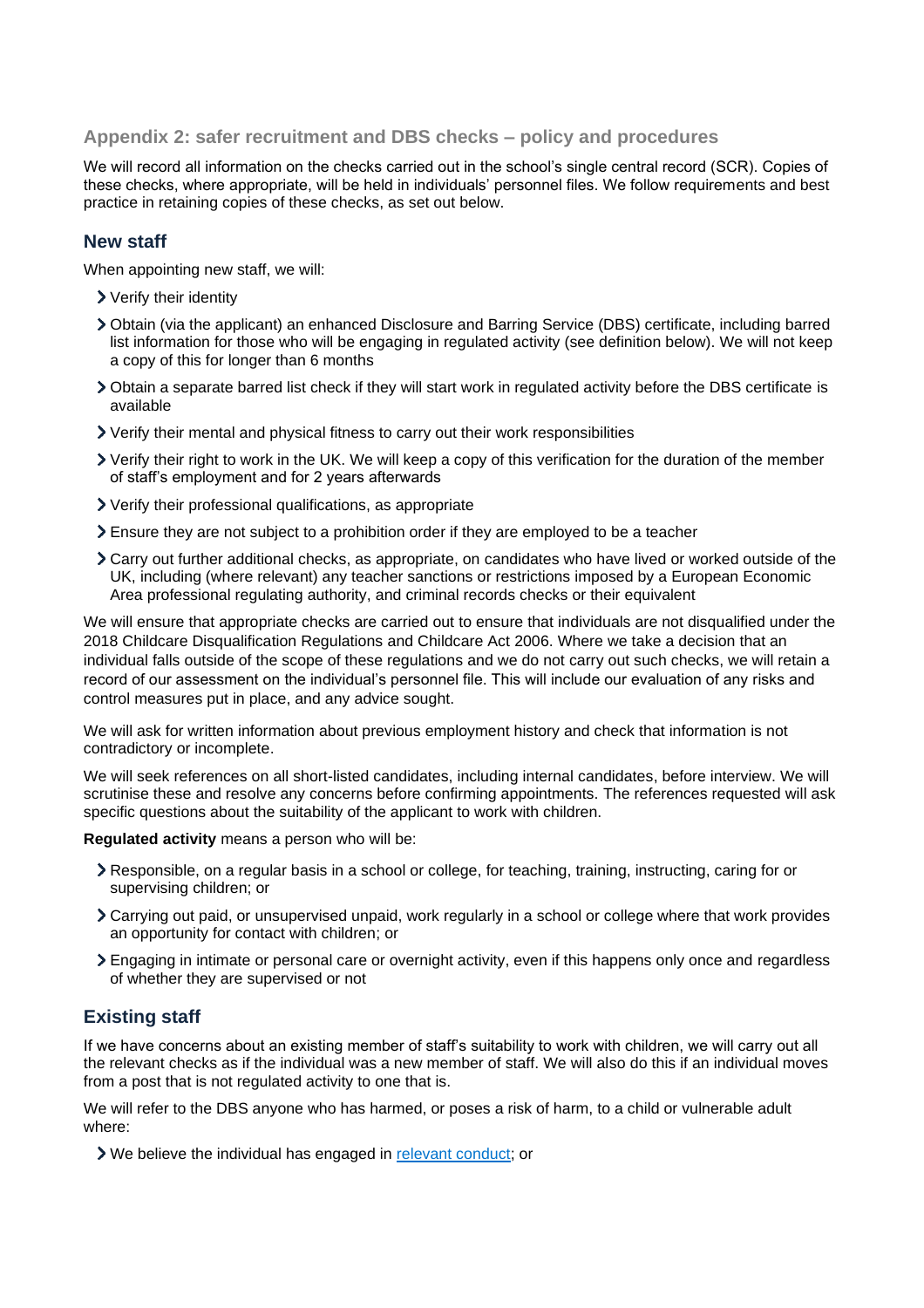- The individual has received a caution or conviction for a relevant offence, or there is reason to believe the individual has committed a listed relevant offence, under the [Safeguarding Vulnerable Groups Act 2006](http://www.legislation.gov.uk/uksi/2009/37/contents/made)  [\(Prescribed Criteria and Miscellaneous Provisions\) Regulations 2009;](http://www.legislation.gov.uk/uksi/2009/37/contents/made) or
- The 'harm test' is satisfied in respect of the individual (i.e. they may harm a child or vulnerable adult or put them at risk of harm); and
- The individual has been removed from working in regulated activity (paid or unpaid) or would have been removed if they had not left

# **Agency and third-party staff**

We will obtain written notification from any agency or third-party organisation that it has carried out the necessary safer recruitment checks that we would otherwise perform. We will also check that the person presenting themselves for work is the same person on whom the checks have been made.

# **Contractors**

We will ensure that any contractor, or any employee of the contractor, who is to work at the school has had the appropriate level of DBS check (this includes contractors who are provided through a PFI or similar contract). This will be:

- An enhanced DBS check with barred list information for contractors engaging in regulated activity
- An enhanced DBS check, not including barred list information, for all other contractors who are not in regulated activity but whose work provides them with an opportunity for regular contact with children

We will obtain the DBS check for self-employed contractors.

We will not keep copies of such checks for longer than 6 months.

Contractors who have not had any checks will not be allowed to work unsupervised or engage in regulated activity under any circumstances.

We will check the identity of all contractors and their staff on arrival at the school.

For self-employed contractors such as music teachers or sports coaches, we will ensure that appropriate checks are carried out to ensure that individuals are not disqualified under the 2018 Childcare Disqualification Regulations and Childcare Act 2006. Where we decide that an individual falls outside of the scope of these regulations and we do not carry out such checks, we will retain a record of our assessment. This will include our evaluation of any risks and control measures put in place, and any advice sought.

# **Trainee/student teachers**

Where applicants for initial teacher training are salaried by us, we will ensure that all necessary checks are carried out.

Where trainee teachers are fee-funded, we will obtain written confirmation from the training provider that necessary checks have been carried out and that the trainee has been judged by the provider to be suitable to work with children.

In both cases, this includes checks to ensure that individuals are not disqualified under the 2018 Childcare Disqualification Regulations and Childcare Act 2006.

# **Volunteers**

We will:

- Never leave an unchecked volunteer unsupervised or allow them to work in regulated activity
- Obtain an enhanced DBS check with barred list information for all volunteers who are new to working in regulated activity
- Carry out a risk assessment when deciding whether to seek an enhanced DBS check without barred list information for any volunteers not engaging in regulated activity. We will retain a record of this risk assessment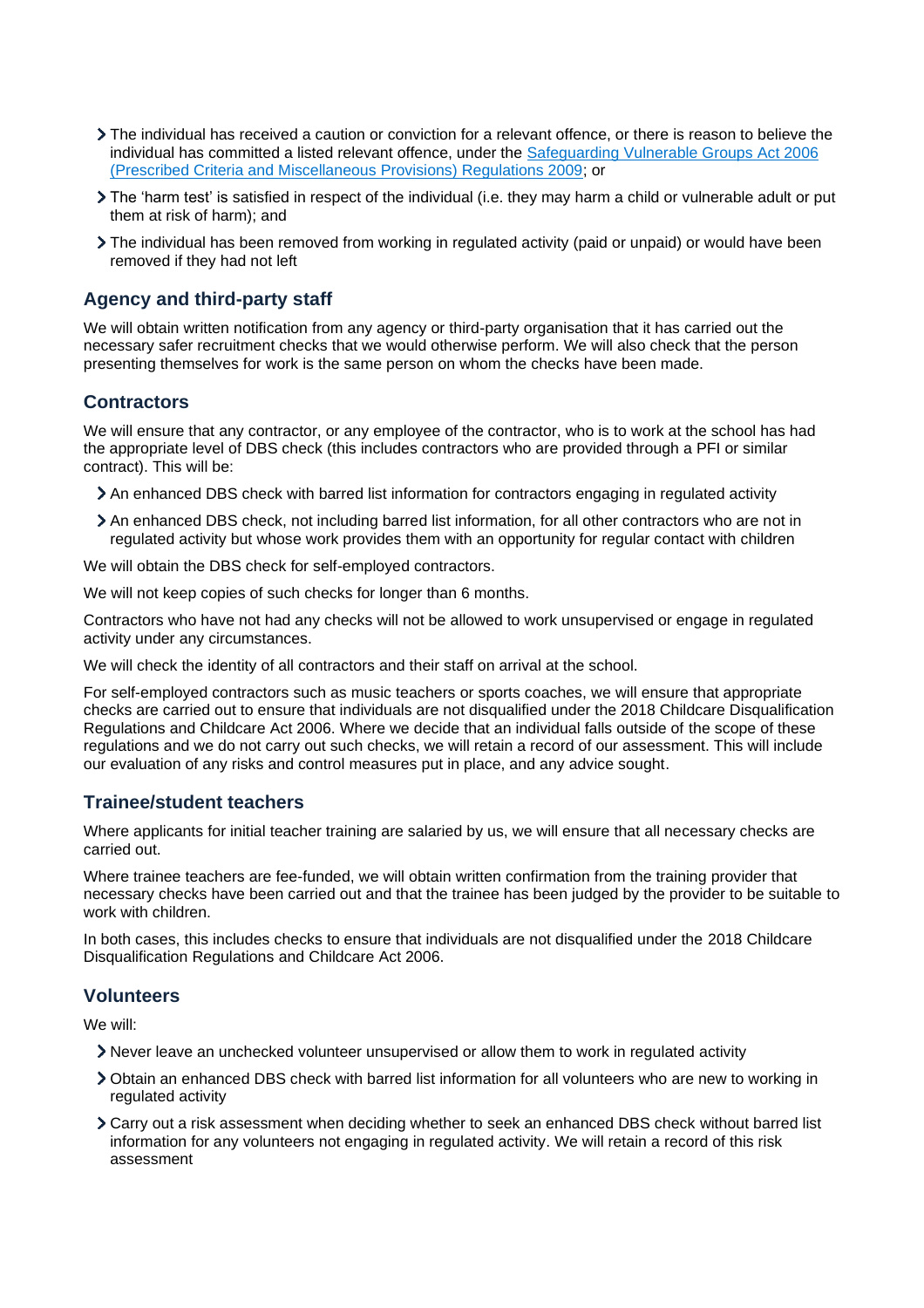Ensure that appropriate checks are carried out to ensure that individuals are not disqualified under the 2018 Childcare Disqualification Regulations and Childcare Act 2006. Where we decide that an individual falls outside of the scope of these regulations and we do not carry out such checks, we will retain a record of our assessment. This will include our evaluation of any risks and control measures put in place, and any advice sought

### **Governors**

All governors will have an enhanced DBS check without barred list information.

They will have an enhanced DBS check with barred list information if working in regulated activity.

All governors will also have a section 128 check (as a section 128 direction disqualifies an individual from being a maintained school governor).

### **Staff working in alternative provision settings**

Where we place a pupil with an alternative provision provider, we obtain written confirmation from the provider that they have carried out the appropriate safeguarding checks on individuals working there that we would otherwise perform.

### **Adults who supervise pupils on work experience**

When organising work experience, we will ensure that policies and procedures are in place to protect children from harm.

We will also consider whether it is necessary for barred list checks to be carried out on the individuals who supervise a pupil under 16 on work experience. This will depend on the specific circumstances of the work experience, including the nature of the supervision, the frequency of the activity being supervised, and whether the work is regulated activity.

# **Pupils staying with host families**

Where the school makes arrangements for pupils to be provided with care and accommodation by a host family to which they are not related (for example, during a foreign exchange visit), we will request enhanced DBS checks with barred list information on those people.

Where the school is organising such hosting arrangements overseas and host families cannot be checked in the same way, we will work with our partner schools abroad to ensure that similar assurances are undertaken prior to the visit.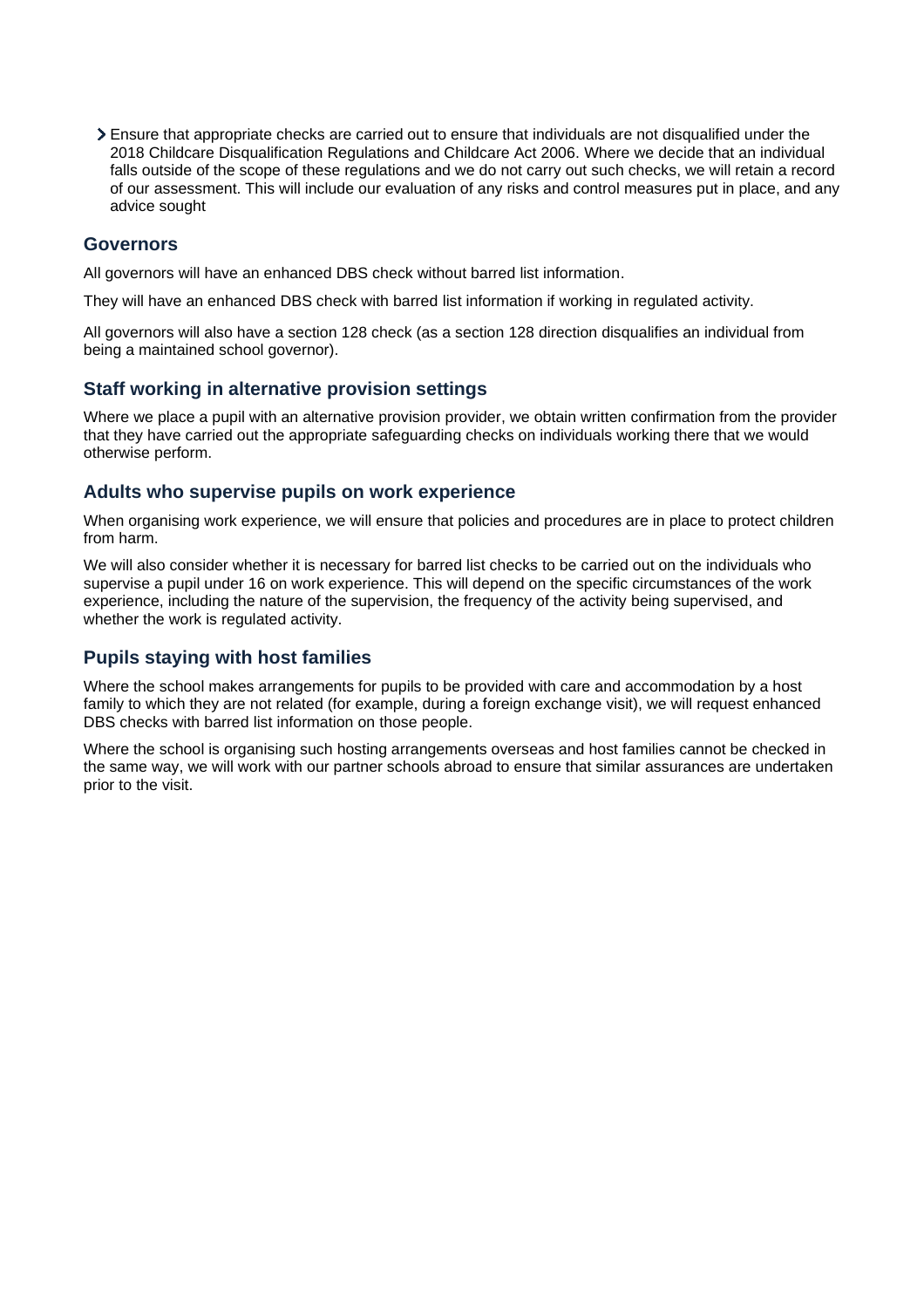# <span id="page-21-0"></span>**Appendix 3: allegations of abuse made against staff**

This section of this policy applies to all cases in which it is alleged that a current member of staff or volunteer has:

- Behaved in a way that has harmed a child, or may have harmed a child, or
- Possibly committed a criminal offence against or related to a child, or
- Behaved towards a child or children in a way that indicates he or she would pose a risk of harm to children

It applies regardless of whether the alleged abuse took place in the school. Allegations against a teacher who is no longer teaching and historical allegations of abuse will be referred to the police.

We will deal with any allegation of abuse against a member of staff or volunteer very quickly, in a fair and consistent way that provides effective child protection while also supporting the individual who is the subject of the allegation.

Our procedures for dealing with allegations will be applied with common sense and judgement.

# **Suspension**

Suspension will not be the default position, and will only be considered in cases where there is reason to suspect that a child or other children is/are at risk of harm, or the case is so serious that it might be grounds for dismissal. In such cases, we will only suspend an individual if we have considered all other options available and there is no reasonable alternative.

Based on an assessment of risk, we will consider alternatives such as:

- Redeployment within the school so that the individual does not have direct contact with the child or children concerned
- Providing an assistant to be present when the individual has contact with children
- Redeploying the individual to alternative work in the school so that they do not have unsupervised access to children
- Moving the child or children to classes where they will not come into contact with the individual, making it clear that this is not a punishment and parents have been consulted
- Temporarily redeploying the individual to another role in a different location, for example to an alternative school or other work for the local authority.

### **Definitions for outcomes of allegation investigations**

- **Substantiated:** there is sufficient evidence to prove the allegation
- **Malicious:** there is sufficient evidence to disprove the allegation and there has been a deliberate act to deceive
- **False:** there is sufficient evidence to disprove the allegation
- **Unsubstantiated:** there is insufficient evidence to either prove or disprove the allegation (this does not imply guilt or innocence)
- **Unfounded**: to reflect cases where there is no evidence or proper basis which supports the allegation being made

### **Procedure for dealing with allegations**

In the event of an allegation that meets the criteria above, the headteacher (or chair of governors where the headteacher is the subject of the allegation) – the 'case manager' – will take the following steps:

Immediately discuss the allegation with the designated officer at the local authority. This is to consider the nature, content and context of the allegation and agree a course of action, including whether further enquiries are necessary to enable a decision on how to proceed, and whether it is necessary to involve the police and/or children's social care services. (The case manager may, on occasion, consider it necessary to involve the police *before* consulting the designated officer – for example, if the accused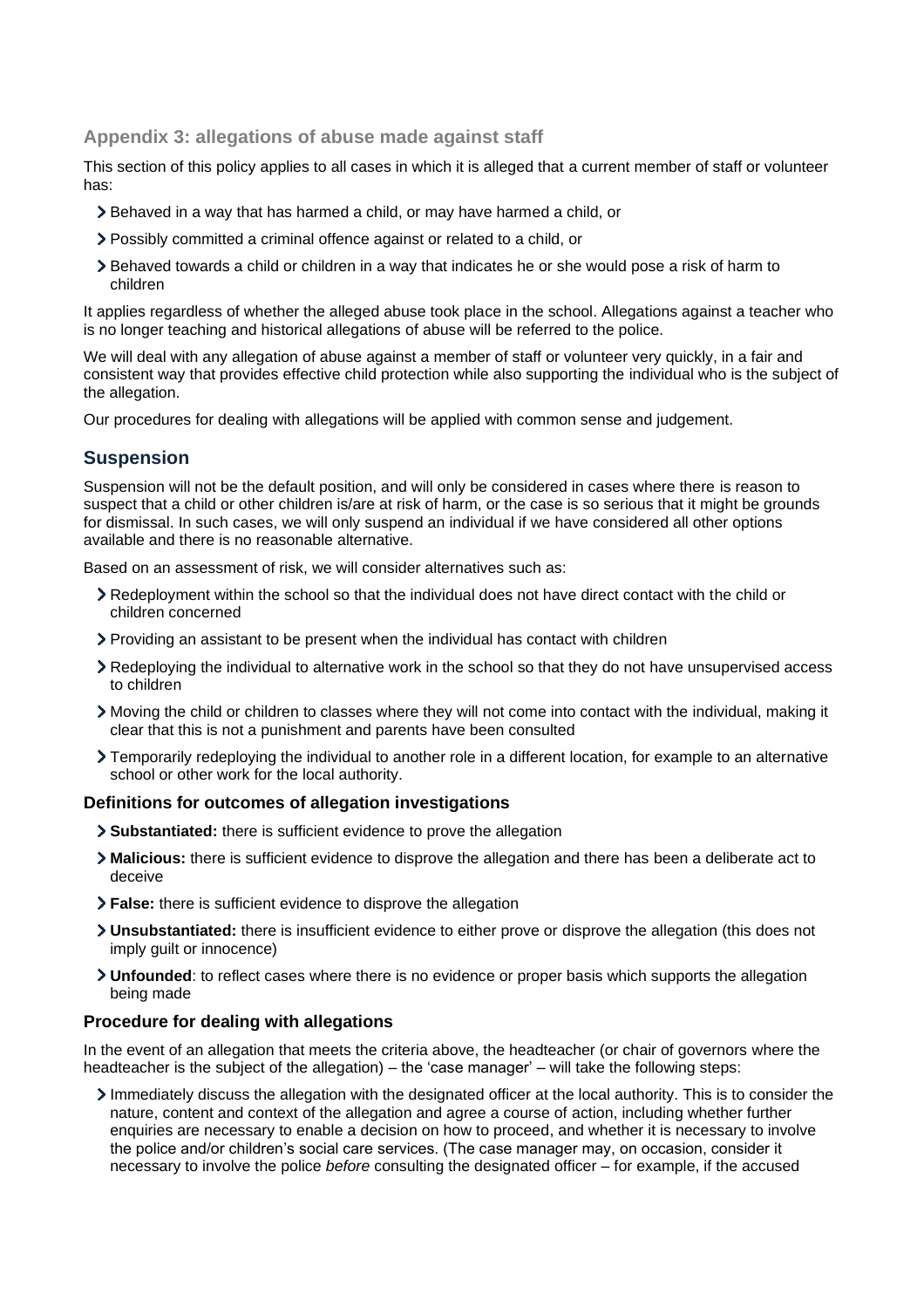individual is deemed to be an immediate risk to children or there is evidence of a possible criminal offence. In such cases, the case manager will notify the designated officer as soon as practicably possible after contacting the police)

- Inform the accused individual of the concerns or allegations and likely course of action as soon as possible after speaking to the designated officer (and the police or children's social care services, where necessary). Where the police and/or children's social care services are involved, the case manager will only share such information with the individual as has been agreed with those agencies
- Where appropriate (in the circumstances described above), carefully consider whether suspension of the individual from contact with children at the school is justified or whether alternative arrangements such as those outlined above can be put in place. Advice will be sought from the designated officer, police and/or children's social care services, as appropriate
- **If immediate suspension is considered necessary**, agree and record the rationale for this with the designated officer. The record will include information about the alternatives to suspension that have been considered, and why they were rejected. Written confirmation of the suspension will be provided to the individual facing the allegation or concern within 1 working day, and the individual will be given a named contact at the school and their contact details
- **If it is decided that no further action is to be taken** in regard to the subject of the allegation or concern, record this decision and the justification for it and agree with the designated officer what information should be put in writing to the individual and by whom, as well as what action should follow both in respect of the individual and those who made the initial allegation
- **If it is decided that further action is needed**, take steps as agreed with the designated officer to initiate the appropriate action in school and/or liaise with the police and/or children's social care services as appropriate
- Provide effective support for the individual facing the allegation or concern, including appointing a named representative to keep them informed of the progress of the case and considering what other support is appropriate.
- Inform the parents or carers of the child/children involved about the allegation as soon as possible if they do not already know (following agreement with children's social care services and/or the police, if applicable). The case manager will also inform the parents or carers of the requirement to maintain confidentiality about any allegations made against teachers (where this applies) while investigations are ongoing. Any parent or carer who wishes to have the confidentiality restrictions removed in respect of a teacher will be advised to seek legal advice
- Keep the parents or carers of the child/children involved informed of the progress of the case and the outcome, where there is not a criminal prosecution, including the outcome of any disciplinary process (in confidence)
- Make a referral to the DBS where it is thought that the individual facing the allegation or concern has engaged in conduct that harmed or is likely to harm a child, or if the individual otherwise poses a risk of harm to a child

We will inform Ofsted of any allegations of serious harm or abuse by any person living, working, or looking after children at the premises (whether the allegations relate to harm or abuse committed on the premises or elsewhere), and any action taken in respect of the allegations. This notification will be made as soon as reasonably possible and always within 14 days of the allegations being made.

If the school is made aware that the secretary of state has made an interim prohibition order in respect of an individual, we will immediately suspend that individual from teaching, pending the findings of the investigation by the Teaching Regulation Agency.

Where the police are involved, wherever possible the governing board will ask the police at the start of the investigation to obtain consent from the individuals involved to share their statements and evidence for use in the school's disciplinary process, should this be required at a later point.

# **Timescales**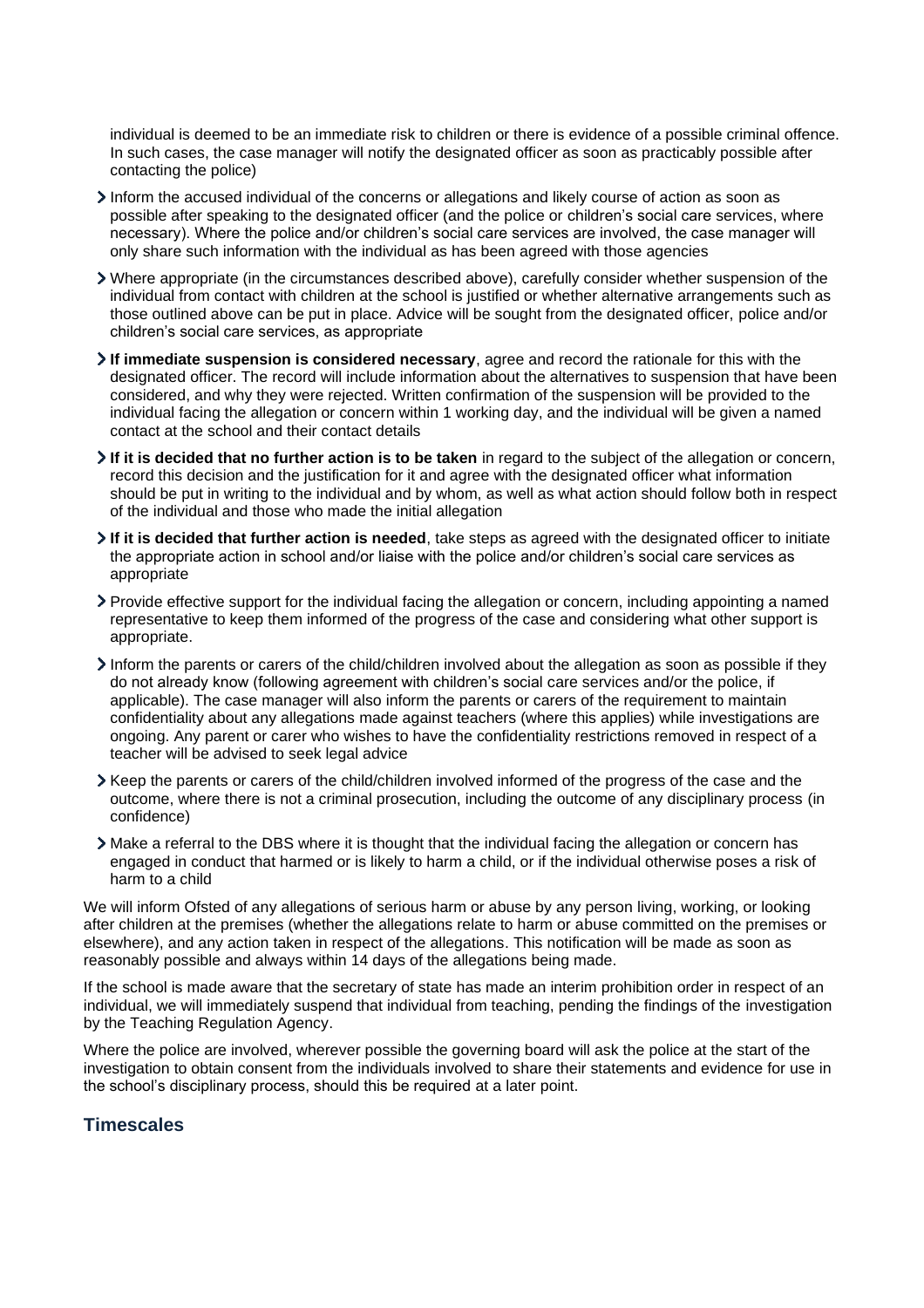- Any cases where it is clear immediately that the allegation is unsubstantiated or malicious will be resolved within 1 week
- If the nature of an allegation does not require formal disciplinary action, we will institute appropriate action within 3 working days
- If a disciplinary hearing is required and can be held without further investigation, we will hold this within 15 working days

# **Specific actions**

#### **Action following a criminal investigation or prosecution**

The case manager will discuss with the local authority's designated officer whether any further action, including disciplinary action, is appropriate and, if so, how to proceed, taking into account information provided by the police and/or children's social care services.

#### **Conclusion of a case where the allegation is substantiated**

If the allegation is substantiated and the individual is dismissed or the school ceases to use their services, or the individual resigns or otherwise ceases to provide their services, the case manager and the school's personnel adviser will discuss with the designated officer whether to make a referral to the DBS for consideration of whether inclusion on the barred lists is required.

If the individual concerned is a member of teaching staff, the case manager and personnel adviser will discuss with the designated officer whether to refer the matter to the Teaching Regulation Agency to consider prohibiting the individual from teaching.

#### **Individuals returning to work after suspension**

If it is decided on the conclusion of a case that an individual who has been suspended can return to work, the case manager will consider how best to facilitate this.

The case manager will also consider how best to manage the individual's contact with the child or children who made the allegation, if they are still attending the school.

#### **Unsubstantiated or malicious allegations**

If an allegation is shown to be deliberately invented, or malicious, the headteacher, or other appropriate person in the case of an allegation against the headteacher, will consider whether any disciplinary action is appropriate against the pupil(s) who made it, or whether the police should be asked to consider whether action against those who made the allegation might be appropriate, even if they are not a pupil.

# **Confidentiality**

The school will make every effort to maintain confidentiality and guard against unwanted publicity while an allegation is being investigated or considered.

The case manager will take advice from the local authority's designated officer, police and children's social care services, as appropriate, to agree:

- Who needs to know about the allegation and what information can be shared
- How to manage speculation, leaks and gossip, including how to make parents or carers of a child/children involved aware of their obligations with respect to confidentiality
- What, if any, information can be reasonably given to the wider community to reduce speculation
- How to manage press interest if, and when, it arises

# **Record-keeping**

The case manager will maintain clear records about any case where the allegation or concern meets the criteria above and store them on the individual's confidential personnel file for the duration of the case. Such records will include:

• A clear and comprehensive summary of the allegation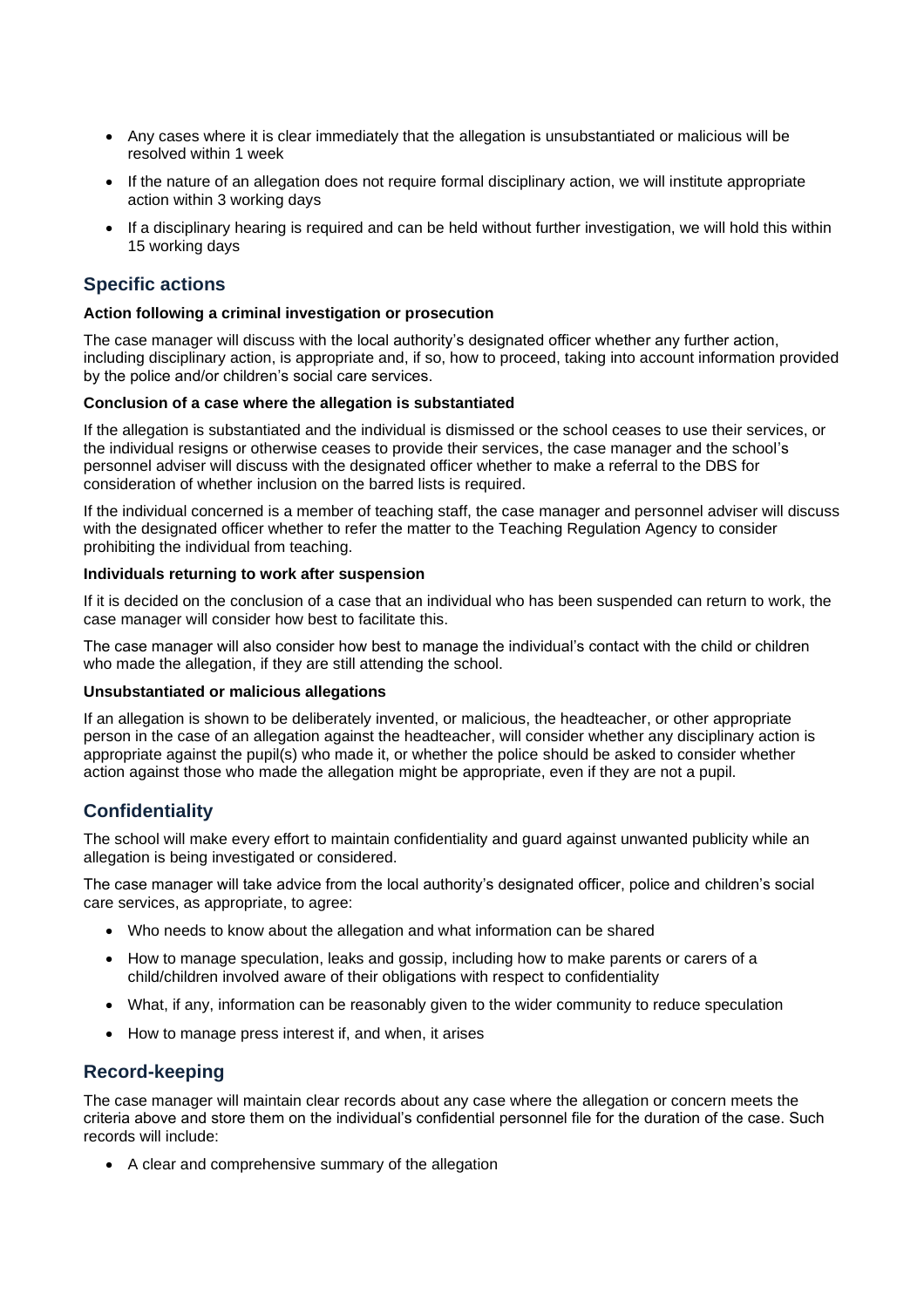- Details of how the allegation was followed up and resolved
- Notes of any action taken and decisions reached (and justification for these, as stated above)

If an allegation or concern is not found to have been malicious, the school will retain the records of the case on the individual's confidential personnel file, and provide a copy to the individual.

Where records contain information about allegations of sexual abuse, we will preserve these for the Independent Inquiry into Child Sexual Abuse (IICSA), for the term of the inquiry. We will retain all other records at least until the individual has reached normal pension age, or for 10 years from the date of the allegation if that is longer.

The records of any allegation that is found to be malicious will be deleted from the individual's personnel file.

# **References**

When providing employer references, we will not refer to any allegation that has been proven to be false, unsubstantiated or malicious, or any history of allegations where all such allegations have been proven to be false, unsubstantiated or malicious.

# **Learning lessons**

After any cases where the allegations are *substantiated*, we will review the circumstances of the case with the local authority's designated officer to determine whether there are any improvements that we can make to the school's procedures or practice to help prevent similar events in the future.

This will include consideration of (as applicable):

- Issues arising from the decision to suspend the member of staff
- The duration of the suspension
- Whether or not the suspension was justified
- The use of suspension when the individual is subsequently reinstated. We will consider how future investigations of a similar nature could be carried out without suspending the individual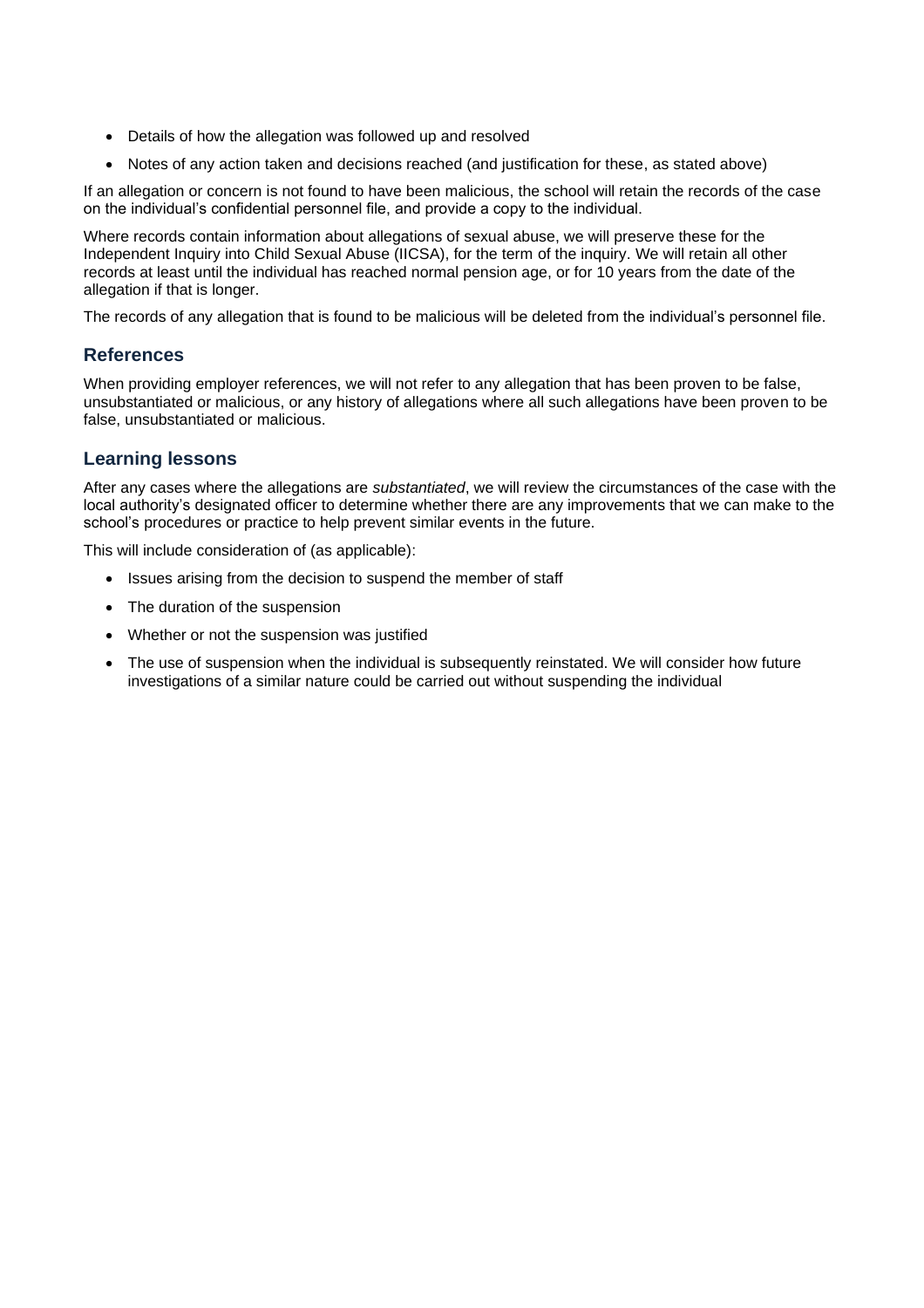# <span id="page-25-0"></span>**Appendix 4: specific safeguarding issues**

# **Children missing from education**

A child going missing from education, particularly repeatedly, can be a warning sign of a range of safeguarding issues. This might include abuse or neglect, such as sexual abuse or exploitation or child criminal exploitation, or issues such as mental health problems, substance abuse, radicalisation, FGM or forced marriage.

There are many circumstances where a child may become missing from education, but some children are particularly at risk. These include children who:

- > Are at risk of harm or neglect
- > Are at risk of forced marriage or FGM
- Come from Gypsy, Roma, or Traveller families
- Come from the families of service personnel
- > Go missing or run away from home or care
- Are supervised by the youth justice system
- > Cease to attend a school
- Come from new migrant families

We will follow our procedures for unauthorised absence and for dealing with children who go missing from education, particularly on repeat occasions, to help identify the risk of abuse and neglect, including sexual exploitation, and to help prevent the risks of going missing in future. This includes informing the local authority if a child leaves the school without a new school being named, and adhering to requirements with respect to sharing information with the local authority, when applicable, when removing a child's name from the admission register at non-standard transition points.

Staff will be trained in signs to look out for and the individual triggers to be aware of when considering the risks of potential safeguarding concerns which may be related to being missing, such as travelling to conflict zones, FGM and forced marriage.

If a staff member suspects that a child is suffering from harm or neglect, we will follow local child protection procedures, including with respect to making reasonable enquiries. We will make an immediate referral to the local authority children's social care team, and the police, if the child is suffering or likely to suffer from harm, or in immediate danger.

# **Child sexual exploitation**

Child sexual exploitation (CSE) is a form of child sexual abuse that occurs where an individual or group takes advantage of an imbalance of power to coerce, manipulate or deceive a child into sexual activity in exchange for something the victim needs or wants, and/or for the financial advantage or increased status of the perpetrator or facilitator.

This can involve violent, humiliating and degrading sexual assaults, but does not always involve physical contact and can happen online. For example, young people may be persuaded or forced to share sexually explicit images of themselves, have sexual conversations by text, or take part in sexual activities using a webcam.

Children or young people who are being sexually exploited may not understand that they are being abused. They often trust their abuser and may be tricked into believing they are in a loving, consensual relationship.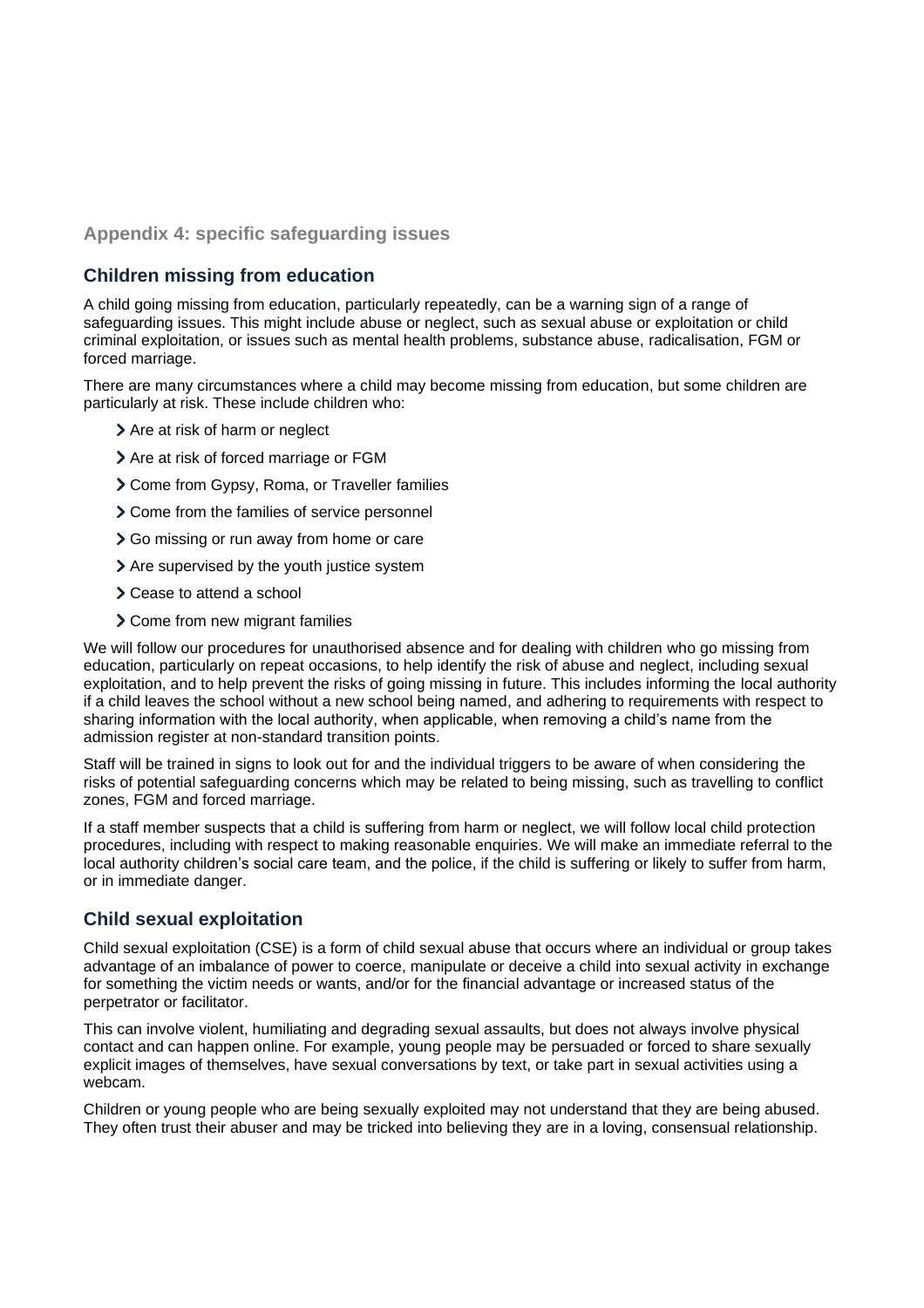If a member of staff suspects CSE, they will discuss this with the DSL. The DSL will trigger the local safeguarding procedures, including a referral to the local authority's children's social care team and the police, if appropriate.

Indicators of sexual exploitation can include a child:

- Appearing with unexplained gifts or new possessions
- Associating with other young people involved in exploitation
- > Having older boyfriends or girlfriends
- Suffering from sexually transmitted infections or becoming pregnant
- Displaying inappropriate sexualised behaviour
- > Suffering from changes in emotional wellbeing
- Misusing drugs and/or alcohol
- Going missing for periods of time, or regularly coming home late
- Regularly missing school or education, or not taking part in education

### **Homelessness**

Being homeless or being at risk of becoming homeless presents a real risk to a child's welfare.

The DSL deputy will be aware of contact details and referral routes in to the local housing authority so they can raise/progress concerns at the earliest opportunity (where appropriate and in accordance with local procedures).

Where a child has been harmed or is at risk of harm, the DSL will also make a referral to children's social care.

# **So-called 'honour-based' violence (including FGM and forced marriage)**

So-called 'honour-based' violence (HBV) encompasses incidents or crimes committed to protect or defend the honour of the family and/or community, including FGM, forced marriage, and practices such as breast ironing.

Abuse committed in this context often involves a wider network of family or community pressure and can include multiple perpetrators.

All forms of HBV are abuse and will be handled and escalated as such. All staff will be alert to the possibility of a child being at risk of HBV or already having suffered it. If staff have a concern, they will speak to the DSL, who will activate local safeguarding procedures.

#### **FGM**

The DSL will make sure that staff have access to appropriate training to equip them to be alert to children affected by FGM or at risk of FGM.

Section 7.3 of this policy sets out the procedures to be followed if a staff member discovers that an act of FGM appears to have been carried out or suspects that a pupil is at risk of FGM.

Indicators that FGM has already occurred include:

- A pupil confiding in a professional that FGM has taken place
- A mother/family member disclosing that FGM has been carried out
- A family/pupil already being known to social services in relation to other safeguarding issues

> A girl:

- Having difficulty walking, sitting or standing, or looking uncomfortable
- Finding it hard to sit still for long periods of time (where this was not a problem previously)
- Spending longer than normal in the bathroom or toilet due to difficulties urinating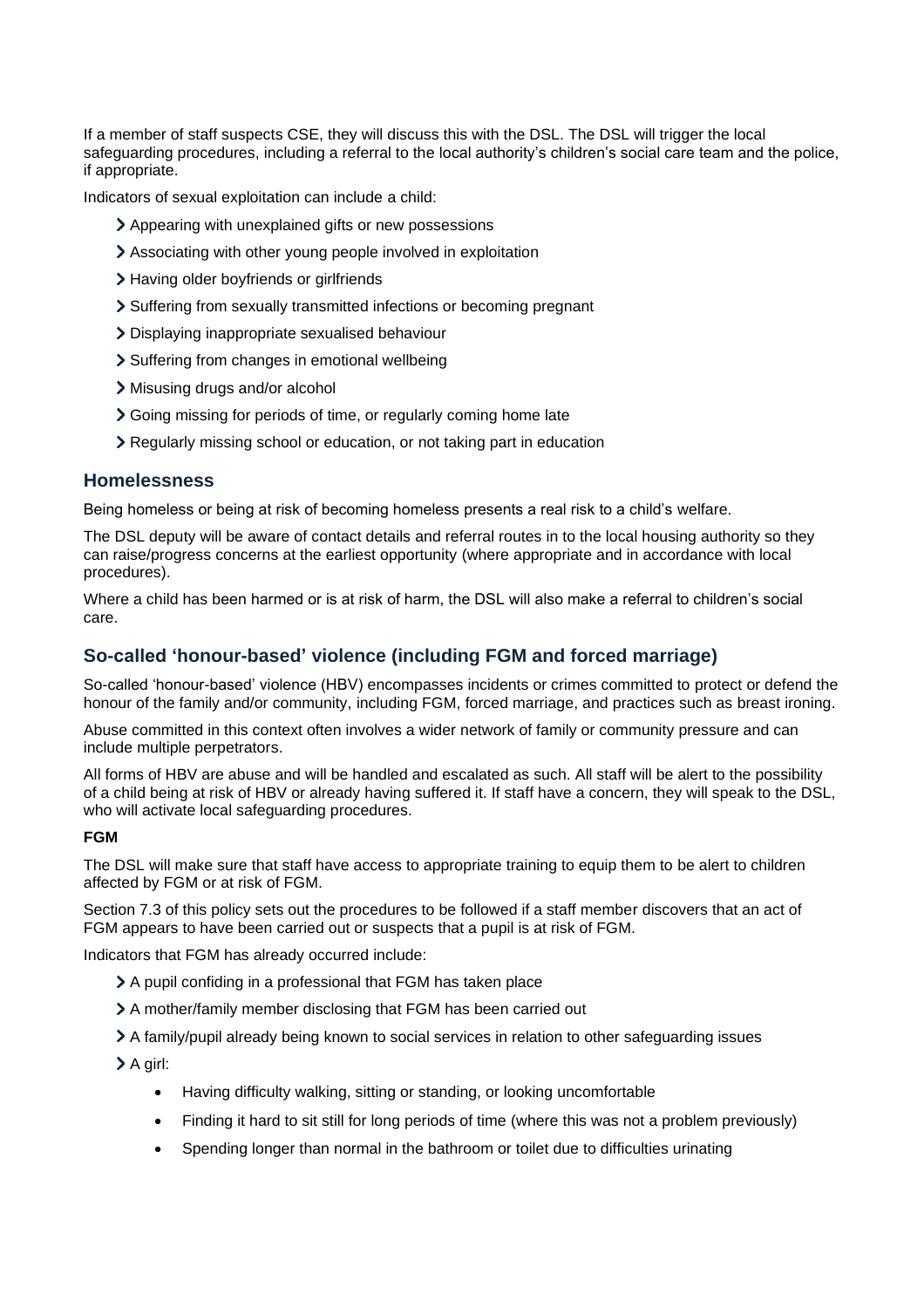- Having frequent urinary, menstrual or stomach problems
- Avoiding physical exercise or missing PE
- Being repeatedly absent from school, or absent for a prolonged period
- Demonstrating increased emotional and psychological needs for example, withdrawal or depression, or significant change in behaviour
- Being reluctant to undergo any medical examinations
- Asking for help, but not being explicit about the problem
- Talking about pain or discomfort between her legs

Potential signs that a pupil may be at risk of FGM include:

- The girl's family having a history of practising FGM (this is the biggest risk factor to consider)
- FGM being known to be practised in the girl's community or country of origin
- A parent or family member expressing concern that FGM may be carried out
- A family not engaging with professionals (health, education or other) or already being known to social care in relation to other safeguarding issues

A girl:

- Having a mother, older sibling or cousin who has undergone FGM
- Having limited level of integration within UK society
- Confiding to a professional that she is to have a "special procedure" or to attend a special occasion to "become a woman"
- Talking about a long holiday to her country of origin or another country where the practice is prevalent, or parents stating that they or a relative will take the girl out of the country for a prolonged period
- Requesting help from a teacher or another adult because she is aware or suspects that she is at immediate risk of FGM
- Talking about FGM in conversation for example, a girl may tell other children about it (although it is important to take into account the context of the discussion)
- Being unexpectedly absent from school
- Having sections missing from her 'red book' (child health record) and/or attending a travel clinic or equivalent for vaccinations/anti-malarial medication

The above indicators and risk factors are not intended to be exhaustive.

### **Forced marriage**

Forcing a person into marriage is a crime. A forced marriage is one entered into without the full and free consent of one or both parties and where violence, threats, or any other form of coercion is used to cause a person to enter into a marriage. Threats can be physical or emotional and psychological.

Staff will receive training around forced marriage and the presenting symptoms. We are aware of the 'one chance' rule, i.e. we may only have one chance to speak to the potential victim and only one chance to save them.

If a member of staff suspects that a pupil is being forced into marriage, they will speak to the pupil about their concerns in a secure and private place. They will then report this to the DSL.

The DSL will:

- Speak to the pupil about the concerns in a secure and private place
- Activate the local safeguarding procedures and refer the case to the local authority's designated officer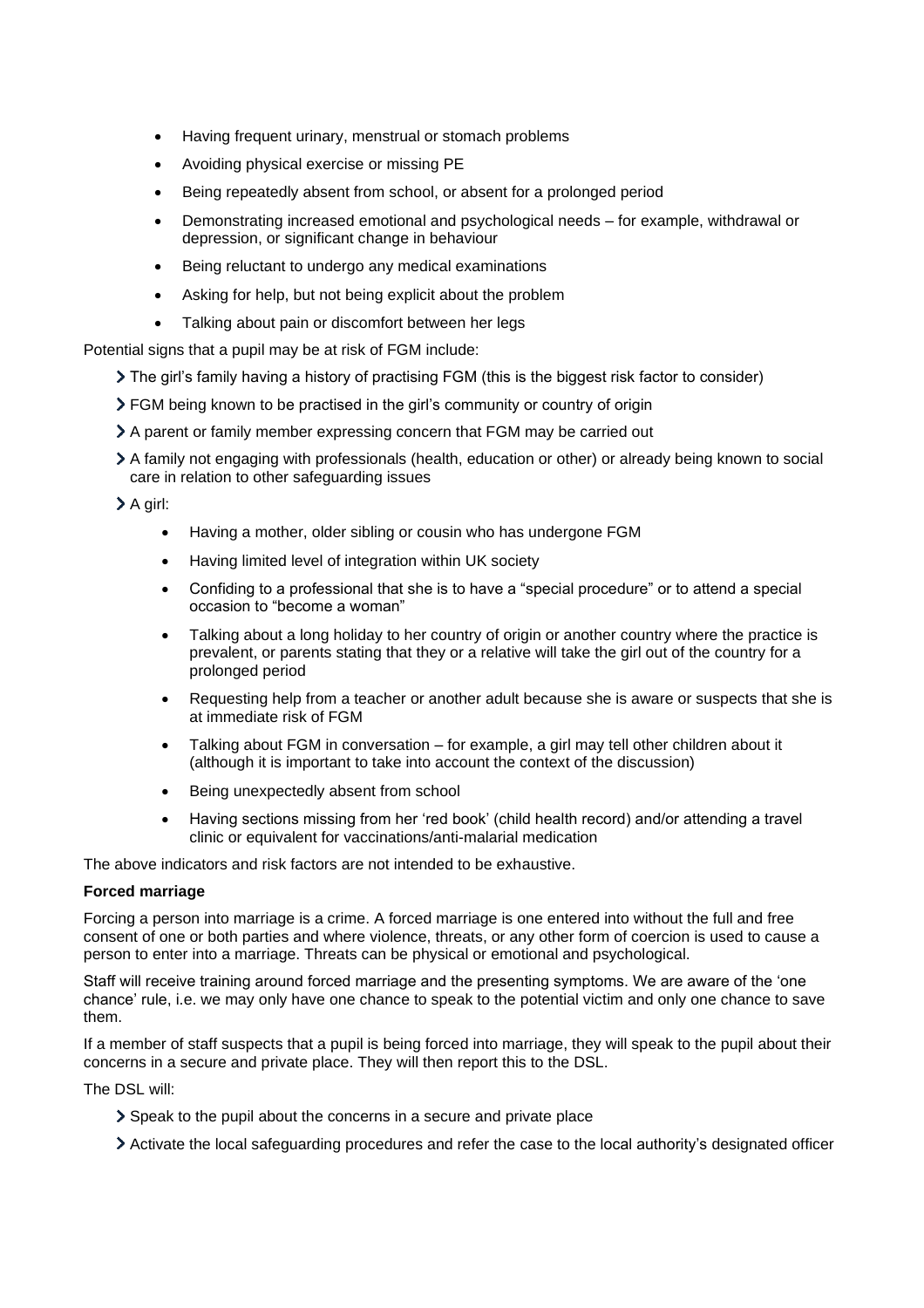- Seek advice from the Forced Marriage Unit on 020 7008 0151 or [fmu@fco.gov.uk](mailto:fmu@fco.gov.uk)
- Refer the pupil to an education welfare officer, pastoral tutor, learning mentor, or school counsellor, as appropriate

### **Preventing radicalisation**

Radicalisation refers to the process by which a person comes to support terrorism and forms of extremism. Extremism is vocal or active opposition to fundamental British values, such as democracy, the rule of law, individual liberty, and mutual respect and tolerance of different faiths and beliefs.

Schools have a duty to prevent children from being drawn into terrorism. The DSL will undertake Prevent awareness training and make sure that staff have access to appropriate training to equip them to identify children at risk.

We will assess the risk of children in our school being drawn into terrorism. This assessment will be based on an understanding of the potential risk in our local area, in collaboration with our local safeguarding partners and local police force.

We will ensure that suitable internet filtering is in place, and equip our pupils to stay safe online at school and at home.

There is no single way of identifying an individual who is likely to be susceptible to an extremist ideology. Radicalisation can occur quickly or over a long period.

Staff will be alert to changes in pupils' behaviour.

The government website [Educate Against](http://educateagainsthate.com/parents/what-are-the-warning-signs/) Hate and charity [NSPCC](https://www.nspcc.org.uk/what-you-can-do/report-abuse/dedicated-helplines/protecting-children-from-radicalisation/) say that signs that a pupil is being radicalised can include:

- Refusal to engage with, or becoming abusive to, peers who are different from themselves
- Becoming susceptible to conspiracy theories and feelings of persecution
- Changes in friendship groups and appearance
- Rejecting activities they used to enjoy
- Converting to a new religion
- Isolating themselves from family and friends
- > Talking as if from a scripted speech
- An unwillingness or inability to discuss their views
- A sudden disrespectful attitude towards others
- Increased levels of anger
- Increased secretiveness, especially around internet use
- Expressions of sympathy for extremist ideologies and groups, or justification of their actions
- Accessing extremist material online, including on Facebook or Twitter
- Possessing extremist literature
- Being in contact with extremist recruiters and joining, or seeking to join, extremist organisations

Children who are at risk of radicalisation may have low self-esteem, or be victims of bullying or discrimination. It is important to note that these signs can also be part of normal teenage behaviour – staff should have confidence in their instincts and seek advice if something feels wrong.

If staff are concerned about a pupil, they will follow our procedures set out in section 7.5 of this policy, including discussing their concerns with the DSL.

Staff should **always** take action if they are worried.